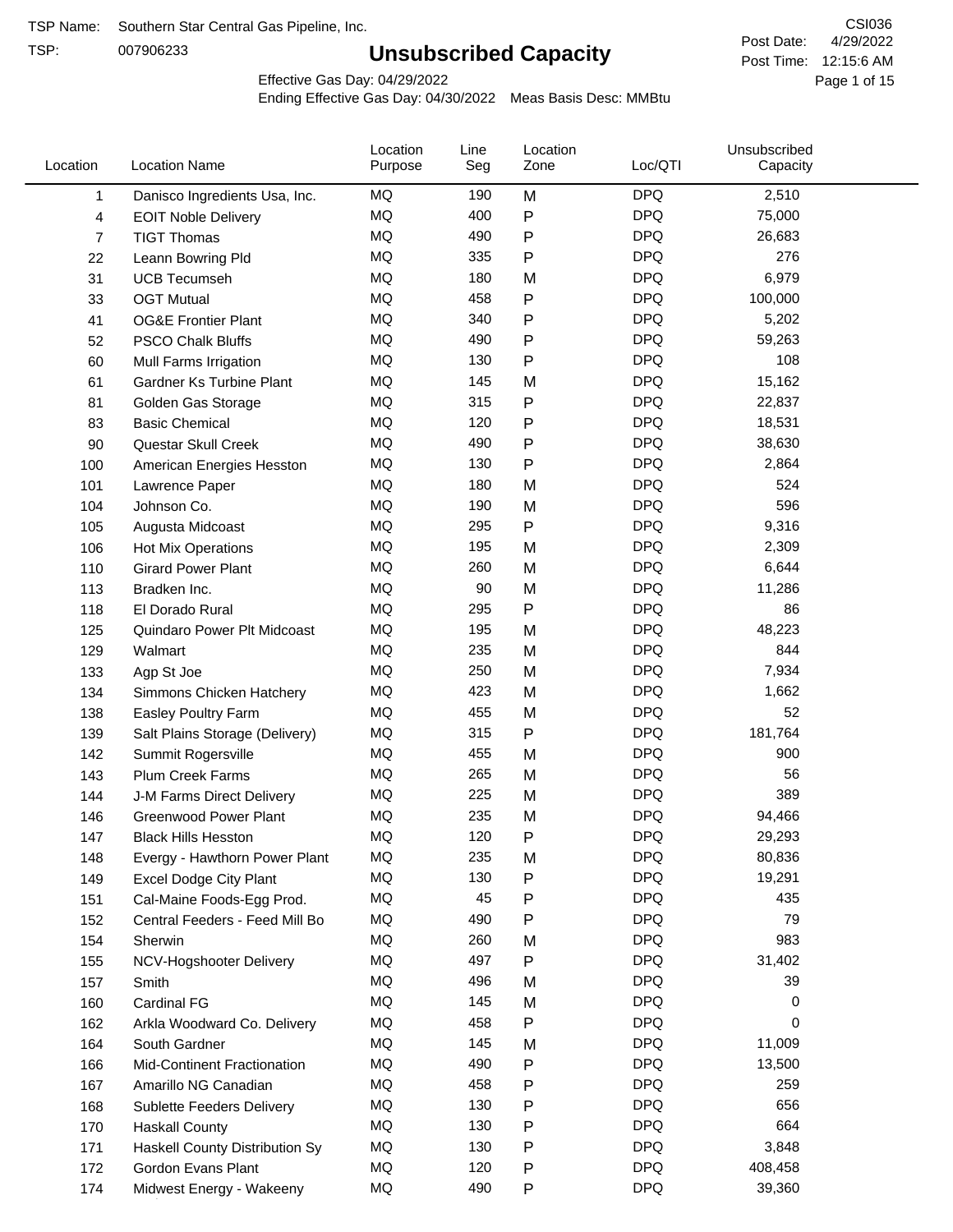TSP:

# **Unsubscribed Capacity**

4/29/2022 Page 2 of 15 Post Time: 12:15:6 AM CSI036 Post Date:

Effective Gas Day: 04/29/2022

| Location | <b>Location Name</b>                  | Location<br>Purpose | Line<br>Seg | Location<br>Zone | Loc/QTI    | Unsubscribed<br>Capacity |  |
|----------|---------------------------------------|---------------------|-------------|------------------|------------|--------------------------|--|
| 175      | <b>Industrial Park</b>                | MQ                  | 455         | M                | <b>DPQ</b> | 18,613                   |  |
| 176      | Uc Flint Oaks Hunt Club               | MQ                  | 498         | M                | <b>DPQ</b> | 3                        |  |
| 178      | ONG-Enid                              | MQ                  | 405         | P                | <b>DPQ</b> | 6,050                    |  |
| 179      | ONG-SW Oklahoma City                  | <b>MQ</b>           | 340         | P                | <b>DPQ</b> | 33,833                   |  |
| 180      | <b>Superior Carney</b>                | MQ                  | 390         | P                | <b>DPQ</b> | 12,290                   |  |
| 181      | DCP NW Booster                        | MQ                  | 390         | P                | <b>DPQ</b> | 3,761                    |  |
| 183      | <b>DCP West Edmond</b>                | MQ                  | 400         | P                | <b>DPQ</b> | 2,865                    |  |
| 184      | <b>Constellation NewEnergy -</b>      | MQ                  | 493         | M                | <b>DPQ</b> | 1,847                    |  |
| 185      | <b>Constellation NewEnergy -</b>      | MQ                  | 333         | P                | <b>DPQ</b> | 3,502                    |  |
| 186      | Dennis Langley                        | <b>MQ</b>           | 190         | M                | <b>DPQ</b> | 239                      |  |
| 189      | Dogwood Energy Power Plant            | <b>MQ</b>           | 235         | M                | <b>DPQ</b> | 118,246                  |  |
| 193      | <b>KGS Cessna Delivery</b>            | <b>MQ</b>           | 120         | P                | <b>DPQ</b> | 5,410                    |  |
| 195      | <b>Black Hills Lyons</b>              | MQ                  | 45          | P                | <b>DPQ</b> | 4,300                    |  |
| 197      | High Plains Ranch, LLC                | MQ                  | 130         | P                | <b>DPQ</b> | 1,180                    |  |
| 198      | West Drumright                        | MQ                  | 390         | P                | <b>DPQ</b> | 3,216                    |  |
| 202      | Evergy - West Gardner                 | MQ                  | 145         | M                | <b>DPQ</b> | 96,401                   |  |
| 203      | <b>Black Hills- Southern Terminal</b> | MQ                  | 333         | P                | <b>DPQ</b> | 65                       |  |
| 204      | Welch                                 | MQ                  | 225         | M                | <b>DPQ</b> | 290                      |  |
| 206      | Arma-Girard-Pittsburg                 | MQ                  | 260         | M                | <b>DPQ</b> | 29,402                   |  |
| 207      | Cher-Scam-W. Min-Carona-              | <b>MQ</b>           | 260         | M                | <b>DPQ</b> | 546                      |  |
| 208      | <b>KGST Alden Interconnect</b>        | <b>MQ</b>           | 490         | P                | <b>DPQ</b> | 25,000                   |  |
| 501      | Arkansas City                         | <b>MQ</b>           | 333         | M                | <b>DPQ</b> | 16,895                   |  |
| 510      | Clearwater                            | MQ                  | 120         | P                | <b>DPQ</b> | 492                      |  |
| 512      | <b>Conway Springs</b>                 | <b>MQ</b>           | 120         | P                | <b>DPQ</b> | 1,499                    |  |
| 525      | Harper                                | <b>MQ</b>           | 120         | P                | <b>DPQ</b> | 7,336                    |  |
| 530      | Kiowa                                 | MQ                  | 315         | P                | <b>DPQ</b> | 1,217                    |  |
| 540      | Oxford                                | MQ                  | 333         | P                | <b>DPQ</b> | 6,335                    |  |
| 590      | Wellington                            | MQ                  | 333         | P                | <b>DPQ</b> | 14,713                   |  |
| 610      | <b>Ks Prd Domestics</b>               | MQ                  | 120         | P                | <b>DPQ</b> | 82                       |  |
| 620      | Ok Prd Domestics                      | MQ                  | 400         | P                | <b>DPQ</b> | 45                       |  |
| 710      | <b>Ks Mkt Domestics</b>               | <b>MQ</b>           | 90          | M                | <b>DPQ</b> | 961                      |  |
| 720      | Ok Mkt Domestics                      | MQ                  | 225         | M                | <b>DPQ</b> | 44                       |  |
| 730      | Mo Mkt Domestics                      | MQ                  | 455         | M                | <b>DPQ</b> | 8                        |  |
| 904      | Arnett                                | $\sf{MQ}$           | 458         | P                | <b>DPQ</b> | 1,069                    |  |
| 912      | Capron                                | $\sf{MQ}$           | 315         | P                | <b>DPQ</b> | 110                      |  |
| 1103     | Olathe, KS                            | $\sf{MQ}$           | 190         | M                | <b>DPQ</b> | 92                       |  |
| 2008     | Barnsdall                             | MQ                  | 357         | P                | <b>DPQ</b> | 839                      |  |
| 2009     | Bartlesville & Dewey                  | MQ                  | 357         | P                | <b>DPQ</b> | 47,112                   |  |
| 2016     | Delaware                              | MQ                  | 497         | P                | <b>DPQ</b> | 224                      |  |
| 2056     | Nowata                                | MQ                  | 497         | P                | <b>DPQ</b> | 7,113                    |  |
| 2064     | Pawhuska                              | MQ                  | 334         | P                | <b>DPQ</b> | 7,755                    |  |
| 2101     | Vinita                                | MQ                  | 225         | M                | <b>DPQ</b> | 7,655                    |  |
| 3504     | Alden                                 | $\sf{MQ}$           | 490         | ${\sf P}$        | <b>DPQ</b> | 185                      |  |
| 3508     | Barnard                               | $\sf{MQ}$           | 265         | M                | <b>DPQ</b> | 157                      |  |
| 3512     | Chase                                 | MQ                  | 45          | ${\sf P}$        | <b>DPQ</b> | 340                      |  |
| 3520     | Ellsworth                             | MQ                  | 265         | M                | <b>DPQ</b> | 1,692                    |  |
| 3524     | Frederick                             | MQ                  | 265         | M                | <b>DPQ</b> | 60                       |  |
| 3528     | Geneseo                               | MQ                  | 265         | M                | <b>DPQ</b> | 712                      |  |
| 3544     | Kanopolis                             | $\sf{MQ}$           | 265         | M                | <b>DPQ</b> | 457                      |  |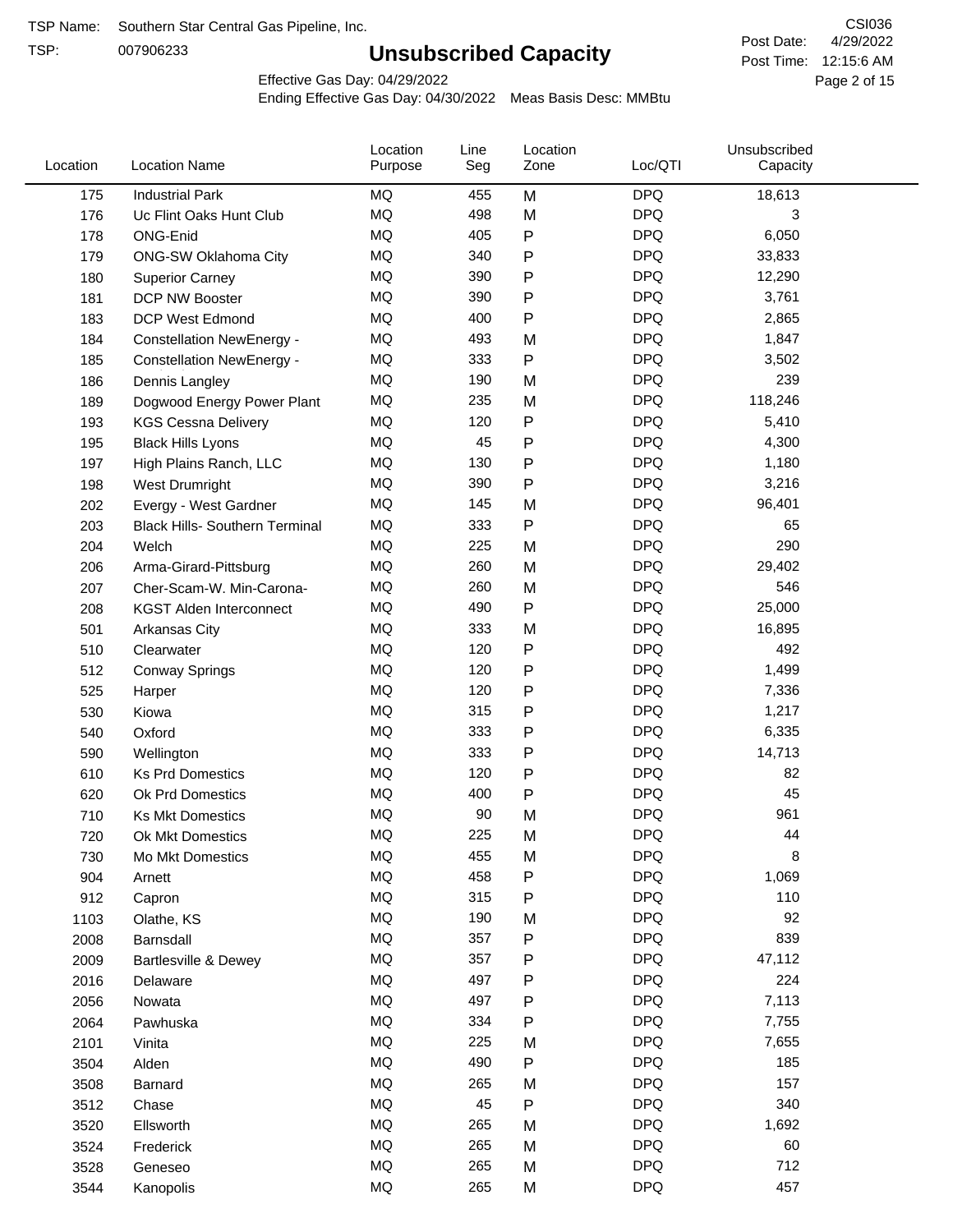TSP: 

# **Unsubscribed Capacity**

4/29/2022 Page 3 of 15 Post Time: 12:15:6 AM CSI036 Post Date:

Effective Gas Day: 04/29/2022

| Location | <b>Location Name</b>      | Location<br>Purpose | Line<br>Seg | Location<br>Zone | Loc/QTI    | Unsubscribed<br>Capacity |  |
|----------|---------------------------|---------------------|-------------|------------------|------------|--------------------------|--|
| 3548     | Lincoln                   | <b>MQ</b>           | 265         | M                | <b>DPQ</b> | 4,528                    |  |
| 3551     | Lucas                     | <b>MQ</b>           | 265         | M                | <b>DPQ</b> | 711                      |  |
| 3553     | Luray                     | <b>MQ</b>           | 265         | M                | <b>DPQ</b> | 77                       |  |
| 3555     | Minneapolis               | <b>MQ</b>           | 265         | M                | <b>DPQ</b> | 1,424                    |  |
| 3572     | Raymond                   | <b>MQ</b>           | 490         | P                | <b>DPQ</b> | 75                       |  |
| 3576     | Sylvan Grove              | <b>MQ</b>           | 265         | M                | <b>DPQ</b> | 134                      |  |
| 3588     | Vesper                    | <b>MQ</b>           | 265         | M                | <b>DPQ</b> | 42                       |  |
| 3608     | Beloit                    | <b>MQ</b>           | 265         | M                | <b>DPQ</b> | 12,605                   |  |
| 3610     | <b>Burr Oak</b>           | <b>MQ</b>           | 265         | M                | <b>DPQ</b> | 168                      |  |
| 3612     | Cawker City               | <b>MQ</b>           | 265         | M                | <b>DPQ</b> | 625                      |  |
| 3616     | Downs                     | <b>MQ</b>           | 265         | M                | <b>DPQ</b> | 382                      |  |
| 3620     | Esbon                     | <b>MQ</b>           | 265         | M                | <b>DPQ</b> | 63                       |  |
| 3624     | Formosa                   | <b>MQ</b>           | 265         | M                | <b>DPQ</b> | 120                      |  |
| 3628     | Glen Elder                | <b>MQ</b>           | 265         | M                | <b>DPQ</b> | 125                      |  |
| 3640     | Jewell                    | <b>MQ</b>           | 265         | M                | <b>DPQ</b> | 66                       |  |
| 3648     | Lebanon                   | <b>MQ</b>           | 265         | M                | <b>DPQ</b> | 178                      |  |
| 3652     | Mankato                   | <b>MQ</b>           | 265         | M                | <b>DPQ</b> | 1,807                    |  |
| 3654     | Montrose                  | <b>MQ</b>           | 265         | M                | <b>DPQ</b> | 192                      |  |
| 3660     | Osborne                   | <b>MQ</b>           | 265         | M                | <b>DPQ</b> | 4,776                    |  |
| 3676     | Smith Center              | <b>MQ</b>           | 265         | M                | <b>DPQ</b> | 1,401                    |  |
| 4812     | Carthage, Jasper, & Lamar | MQ                  | 450         | M                | <b>DPQ</b> | 5,570                    |  |
| 5002     | East Liberty Receipt      | M <sub>2</sub>      | 260         | M                | <b>RPQ</b> | 42,602                   |  |
| 6565     | Murray Gil Plant          | MQ                  | 120         | $\mathsf{P}$     | <b>DPQ</b> | 166,038                  |  |
| 6704     | Atlanta                   | <b>MQ</b>           | 333         | M                | <b>DPQ</b> | 107                      |  |
| 6706     | Augusta & Leon            | <b>MQ</b>           | 295         | P                | <b>DPQ</b> | 46,347                   |  |
| 6712     | Benton                    | <b>MQ</b>           | 300         | M                | <b>DPQ</b> | 22                       |  |
| 6714     | Burden                    | <b>MQ</b>           | 333         | M                | <b>DPQ</b> | 137                      |  |
| 6716     | Cambridge                 | <b>MQ</b>           | 333         | M                | <b>DPQ</b> | 83                       |  |
| 6720     | Dexter                    | <b>MQ</b>           | 333         | M                | <b>DPQ</b> | 128                      |  |
| 6722     | Douglas                   | <b>MQ</b>           | 295         | P                | <b>DPQ</b> | 4,069                    |  |
| 6724     | El Dorado                 | <b>MQ</b>           | 300         | M                | <b>DPQ</b> | 14,336                   |  |
| 6764     | Potwin                    | <b>MQ</b>           | 300         | M                | <b>DPQ</b> | 125                      |  |
| 6780     | Towanda                   | MQ                  | 300         | M                | <b>DPQ</b> | 6                        |  |
| 6828     | Grenola                   | MQ                  | 333         | M                | <b>DPQ</b> | 127                      |  |
| 6852     | Madison                   | <b>MQ</b>           | 140         | M                | <b>DPQ</b> | 379                      |  |
| 6860     | Olpe                      | <b>MQ</b>           | 140         | M                | <b>DPQ</b> | 129                      |  |
| 7158     | <b>OFS Maysville</b>      | M <sub>2</sub>      | 385         | P                | <b>RPQ</b> | 2,486                    |  |
| 9012     | Circleville               | MQ                  | 90          | M                | <b>DPQ</b> | 133                      |  |
| 9020     | Everest                   | MQ                  | 90          | M                | <b>DPQ</b> | 167                      |  |
| 9024     | Fairview                  | MQ                  | 90          | M                | <b>DPQ</b> | 171                      |  |
| 9026     | <b>Falls City</b>         | MQ                  | 90          | M                | <b>DPQ</b> | 12,490                   |  |
| 9032     | Hamlin                    | MQ                  | 90          | M                | <b>DPQ</b> | 50                       |  |
| 9034     | Hiawatha                  | MQ                  | 90          | M                | <b>DPQ</b> | 2,895                    |  |
| 9036     | Holton                    | <b>MQ</b>           | 90          | M                | <b>DPQ</b> | 4,675                    |  |
| 9038     | Horton                    | <b>MQ</b>           | 90          | M                | <b>DPQ</b> | 1,821                    |  |
| 9040     | Huron                     | MQ                  | 90          | M                | <b>DPQ</b> | 30                       |  |
| 9042     | Highland & Robinson       | MQ                  | 90          | M                | <b>DPQ</b> | 844                      |  |
| 9052     | Morrill                   | $\sf{MQ}$           | 90          | M                | <b>DPQ</b> | 228                      |  |
| 9054     | Muscotah                  | <b>MQ</b>           | 90          | M                | <b>DPQ</b> | 612                      |  |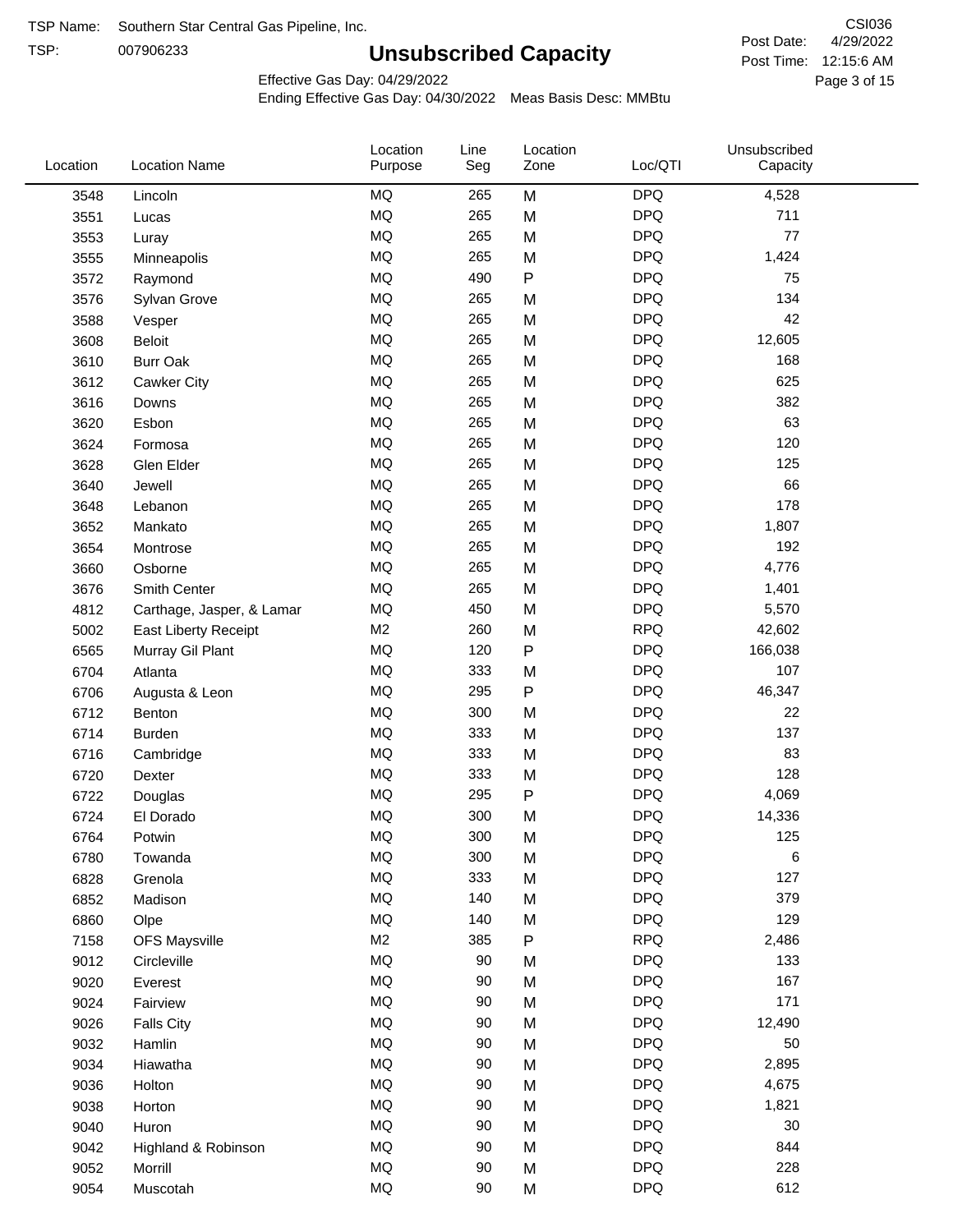TSP:

# **Unsubscribed Capacity**

4/29/2022 Page 4 of 15 Post Time: 12:15:6 AM CSI036 Post Date:

Effective Gas Day: 04/29/2022

| Location | <b>Location Name</b>            | Location<br>Purpose | Line<br>Seg | Location<br>Zone | Loc/QTI    | Unsubscribed<br>Capacity |  |
|----------|---------------------------------|---------------------|-------------|------------------|------------|--------------------------|--|
| 9057     | Netawaka                        | MQ                  | 90          | M                | <b>DPQ</b> | 48                       |  |
| 9059     | Nortonville & Winchester        | MQ                  | 180         | M                | <b>DPQ</b> | 12                       |  |
| 9064     | Oskaloosa                       | MQ                  | 180         | M                | <b>DPQ</b> | 177                      |  |
| 9066     | Ozawkie                         | <b>MQ</b>           | 180         | M                | <b>DPQ</b> | 231                      |  |
| 9075     | Reserve                         | <b>MQ</b>           | 90          | M                | <b>DPQ</b> | 72                       |  |
| 9079     | Sabetha                         | <b>MQ</b>           | 90          | M                | <b>DPQ</b> | 11,276                   |  |
| 9091     | <b>Valley Falls</b>             | <b>MQ</b>           | 180         | M                | <b>DPQ</b> | 1,271                    |  |
| 9093     | Wathena, Elwood & Troy          | <b>MQ</b>           | 250         | M                | <b>DPQ</b> | 6,996                    |  |
| 9095     | Whiting                         | MQ                  | 90          | M                | <b>DPQ</b> | 40                       |  |
| 9097     | Willis                          | <b>MQ</b>           | 90          | M                | <b>DPQ</b> | 208                      |  |
| 9657     | South Glavin, KS TB             | <b>MQ</b>           | 145         | M                | <b>DPQ</b> | 36,000                   |  |
| 9835     | Hutchinson                      | MQ                  | 490         | P                | <b>DPQ</b> | 279                      |  |
| 10731    | Chelin Pld                      | M <sub>2</sub>      | 315         | Ρ                | <b>RPQ</b> | 12,086                   |  |
| 10847    | Olathe, KS East TB              | <b>MQ</b>           | 145         | M                | <b>DPQ</b> | 1,000                    |  |
| 10997    | EGT Jane - Receipt              | M <sub>2</sub>      | 423         | M                | <b>RPQ</b> | 146,982                  |  |
| 11138    | Anr Brown Emergency             | M <sub>2</sub>      | 90          | M                | <b>RPQ</b> | 23,860                   |  |
| 11377    | Transwestern Canadian - Rec.    | M <sub>2</sub>      | 458         | P                | <b>RPQ</b> | 56,705                   |  |
| 11435    | <b>OkTex Marsh Interconnect</b> | M <sub>2</sub>      | 458         | Ρ                | <b>RPQ</b> | 47,447                   |  |
| 11704    | Alba-Purcell-Neck City          | <b>MQ</b>           | 450         | M                | <b>DPQ</b> | 77                       |  |
| 11709    | Carl Junction                   | <b>MQ</b>           | 260         | M                | <b>DPQ</b> | 3,766                    |  |
| 11712    | Carterville                     | <b>MQ</b>           | 450         | M                | <b>DPQ</b> | 6,134                    |  |
| 11716    | Duenweg                         | <b>MQ</b>           | 450         | M                | <b>DPQ</b> | 1,984                    |  |
| 11740    | Joplin-Galloway                 | <b>MQ</b>           | 450         | M                | <b>DPQ</b> | 44,900                   |  |
| 11772    | <b>Reddings Mill</b>            | <b>MQ</b>           | 225         | M                | <b>DPQ</b> | 370                      |  |
| 11776    | Saginaw                         | <b>MQ</b>           | 450         | M                | <b>DPQ</b> | 82                       |  |
| 11778    | Smithfield                      | <b>MQ</b>           | 260         | M                | <b>DPQ</b> | 50                       |  |
| 11779    | <b>Stones Corner</b>            | <b>MQ</b>           | 450         | M                | <b>DPQ</b> | 67                       |  |
| 11792    | Webb City                       | <b>MQ</b>           | 450         | M                | <b>DPQ</b> | 3,052                    |  |
| 12723    | DCP - Kingfisher                | M <sub>2</sub>      | 400         | P                | <b>RPQ</b> | 12,876                   |  |
| 12782    | Herndon Pld                     | M <sub>2</sub>      | 333         | M                | <b>RPQ</b> | 2,822                    |  |
| 13011    | <b>OGT Mutual</b>               | M <sub>2</sub>      | 458         | P                | <b>RPQ</b> | 102,797                  |  |
| 13144    | Own Resources - Waverly         | M <sub>2</sub>      | 490         | P                | <b>RPQ</b> | 29,475                   |  |
| 13194    | <b>Superior Carney Plant</b>    | M <sub>2</sub>      | 390         | Ρ                | <b>RPQ</b> | 36,616                   |  |
| 13565    | St. Francis                     | M <sub>2</sub>      | 490         | Ρ                | <b>RPQ</b> | 17,798                   |  |
| 13604    | Olathe, KS Naval Base TB        | MQ                  | 190         | M                | <b>DPQ</b> | 4,000                    |  |
| 13644    | Kansas City, Kansas             | MQ                  | 115         | M                | <b>DPQ</b> | 170,108                  |  |
| 13735    | State Line Pld                  | M <sub>2</sub>      | 490         | Ρ                | <b>RPQ</b> | 15,750                   |  |
| 13745    | Kansas City, MO                 | MQ                  | 195         | M                | <b>DPQ</b> | 165,756                  |  |
| 13746    | Grain Valley & Lake Lotawana    | MQ                  | 235         | M                | <b>DPQ</b> | 193,050                  |  |
| 13747    | Kentucky Avenue                 | MQ                  | 235         | M                | <b>DPQ</b> | 60,000                   |  |
| 13748    | 47th & 71st & Stateline         | MQ                  | 115         | M                | <b>DPQ</b> | 267,453                  |  |
| 13906    | Bonny Reservoir Pld             | M <sub>2</sub>      | 490         | Ρ                | <b>RPQ</b> | 44,606                   |  |
| 14027    | Mullendore Pld                  | M <sub>2</sub>      | 335         | Ρ                | <b>RPQ</b> | 6,646                    |  |
| 14155    | Chase County Pld                | M <sub>2</sub>      | 140         | M                | <b>RPQ</b> | 3,841                    |  |
| 14377    | DCP Mustang Plt                 | M <sub>2</sub>      | 340         | Ρ                | <b>RPQ</b> | 11,744                   |  |
| 14391    | <b>REP - North Williams</b>     | M <sub>2</sub>      | 495         | M                | <b>RPQ</b> | 32,434                   |  |
| 14513    | Cimarron Pipeline               | M <sub>2</sub>      | 315         | P                | <b>RPQ</b> | 9,761                    |  |
| 14872    | Own Resources - Wray            | M <sub>2</sub>      | 490         | Ρ                | <b>RPQ</b> | 16,513                   |  |
| 14965    | CIG Riner                       | M <sub>2</sub>      | 490         | P                | <b>RPQ</b> | 51,538                   |  |
|          |                                 |                     |             |                  |            |                          |  |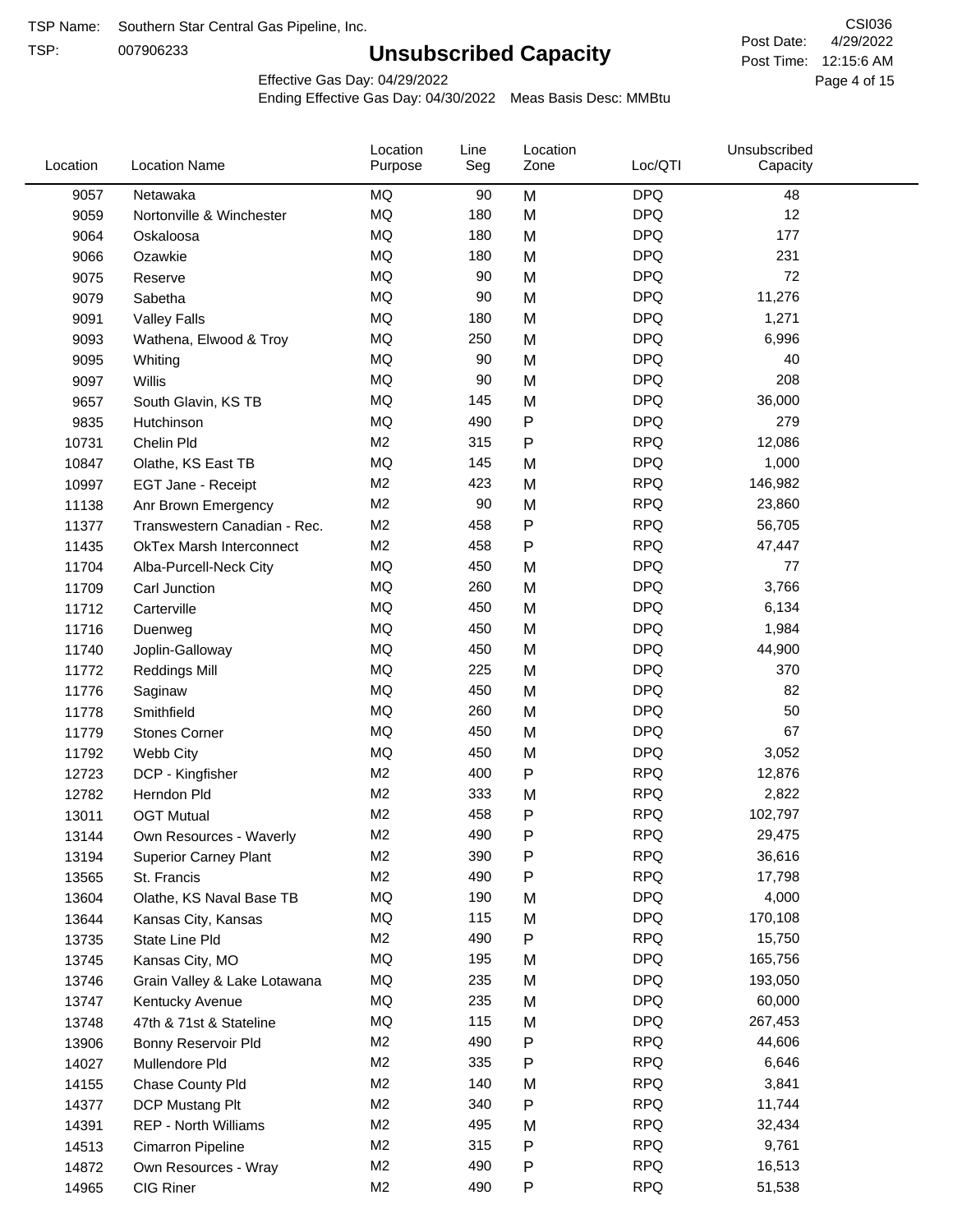TSP:

# **Unsubscribed Capacity**

4/29/2022 Page 5 of 15 Post Time: 12:15:6 AM CSI036 Post Date:

Effective Gas Day: 04/29/2022

| Location | <b>Location Name</b>             | Location<br>Purpose | Line<br>Seg | Location<br>Zone | Loc/QTI    | Unsubscribed<br>Capacity |  |
|----------|----------------------------------|---------------------|-------------|------------------|------------|--------------------------|--|
| 14971    | <b>KGST Ark River</b>            | M <sub>2</sub>      | 130         | P                | <b>RPQ</b> | 56,934                   |  |
| 15011    | <b>EOIT Noble</b>                | M <sub>2</sub>      | 400         | P                | <b>RPQ</b> | 46,050                   |  |
| 15012    | Cleveland Mo                     | <b>MQ</b>           | 235         | M                | <b>DPQ</b> | 26                       |  |
| 15020    | East Lynne & Garden City         | <b>MQ</b>           | 235         | M                | <b>DPQ</b> | 830                      |  |
| 15024    | Freeman                          | MQ                  | 235         | M                | <b>DPQ</b> | 76                       |  |
| 15032    | Holden                           | MQ                  | 235         | M                | <b>DPQ</b> | 4,017                    |  |
| 15044    | Kingsville                       | <b>MQ</b>           | 235         | M                | <b>DPQ</b> | 41                       |  |
| 15050    | Lone Jack                        | <b>MQ</b>           | 235         | M                | <b>DPQ</b> | 288                      |  |
| 15064    | Peculiar                         | <b>MQ</b>           | 235         | M                | <b>DPQ</b> | 2,265                    |  |
| 15066    | <b>Pleasant Hill</b>             | <b>MQ</b>           | 235         | M                | <b>DPQ</b> | 4,776                    |  |
| 15117    | Hulah                            | M <sub>2</sub>      | 335         | P                | <b>RPQ</b> | 2,730                    |  |
| 15142    | <b>EOIT McClain</b>              | M <sub>2</sub>      | 385         | P                | <b>RPQ</b> | 91,338                   |  |
| 15216    | Dearborn MO                      | <b>MQ</b>           | 250         | M                | <b>DPQ</b> | 1,372                    |  |
| 15223    | Nimrod                           | M <sub>2</sub>      | 340         | P                | <b>RPQ</b> | 23,446                   |  |
| 15236    | Questar Skull Creek              | M <sub>2</sub>      | 490         | P                | <b>RPQ</b> | 49,874                   |  |
| 15253    | DCP - Cimarron Plant             | M <sub>2</sub>      | 458         | P                | <b>RPQ</b> | 117,425                  |  |
| 15256    | New Market & Trimble             | <b>MQ</b>           | 250         | M                | <b>DPQ</b> | 92                       |  |
| 15266    | <b>CIG Floris</b>                | M <sub>2</sub>      | 315         | Ρ                | <b>RPQ</b> | 81,012                   |  |
| 15300    | <b>OFS Stateline</b>             | M <sub>2</sub>      | 458         | P                | <b>RPQ</b> | 48,284                   |  |
| 15343    | St. Francis Pld                  | M <sub>2</sub>      | 490         | P                | <b>RPQ</b> | 13,960                   |  |
| 15405    | Golden Gas Pld                   | M <sub>2</sub>      | 315         | P                | <b>RPQ</b> | 25,274                   |  |
| 15430    | Velma Gas Plant                  | M <sub>2</sub>      | 385         | P                | <b>RPQ</b> | 53,846                   |  |
| 15433    | Scout - Satanta                  | M <sub>2</sub>      | 130         | P                | <b>RPQ</b> | 185,442                  |  |
| 15857    | DCP - Sholem                     | M <sub>2</sub>      | 385         | P                | <b>RPQ</b> | 2,182                    |  |
| 15907    | Cowley Gas Systems, LLC          | M <sub>2</sub>      | 333         | M                | <b>RPQ</b> | 3,084                    |  |
| 16013    | South Olathe TB                  | MQ                  | 145         | M                | <b>DPQ</b> | 24,000                   |  |
| 16289    | Scout - Jayhawk                  | M <sub>2</sub>      | 130         | P                | <b>RPQ</b> | 125,886                  |  |
| 16294    | Wamsutter - Echo Springs         | M <sub>2</sub>      | 490         | P                | <b>RPQ</b> | 223,278                  |  |
| 16376    | Salt Plains Storage              | M <sub>2</sub>      | 315         | P                | <b>RPQ</b> | 225,257                  |  |
| 16453    | <b>ETC Texas Pipeline Beaver</b> | M <sub>2</sub>      | 315         | P                | <b>RPQ</b> | 86,510                   |  |
| 16478    | Envirotek Fuel Systems Inc       | M <sub>2</sub>      | 497         | P                | <b>RPQ</b> | 4,818                    |  |
| 16508    | Blue Jacket                      | MQ                  | 225         | M                | <b>DPQ</b> | 81                       |  |
| 16516    | Commerce                         | MQ                  | 225         | M                | <b>DPQ</b> | 6,869                    |  |
| 16532    | Hockerville                      | $\sf{MQ}$           | 225         | M                | <b>DPQ</b> | 219                      |  |
| 16534    | Quapaw                           | M <sub>2</sub>      | 225         | M                | <b>RPQ</b> | 29,362                   |  |
| 16552    | Miami                            | MQ                  | 225         | M                | <b>DPQ</b> | 28,664                   |  |
| 16562    | Republican                       | M <sub>2</sub>      | 490         | Ρ                | <b>RPQ</b> | 108,219                  |  |
| 16568    | Quapaw                           | <b>MQ</b>           | 225         | M                | <b>DPQ</b> | 342                      |  |
| 16582    | EnergyVest - W Lenapah           | M <sub>2</sub>      | 225         | M                | <b>RPQ</b> | 17,625                   |  |
| 16583    | Cranor Tap                       | M <sub>2</sub>      | 497         | Ρ                | <b>RPQ</b> | 6,060                    |  |
| 16584    | Oneok Westex Hemphill            | M <sub>2</sub>      | 458         | Ρ                | <b>RPQ</b> | 54,887                   |  |
| 16592    | <b>TIGT Sugar Creek</b>          | M <sub>2</sub>      | 235         | M                | <b>RPQ</b> | 15,186                   |  |
| 16593    | <b>TIGT Glavin</b>               | M <sub>2</sub>      | 190         | M                | <b>RPQ</b> | 113,678                  |  |
| 16604    | Osage Hills                      | M <sub>2</sub>      | 357         | Ρ                | <b>RPQ</b> | 10,303                   |  |
| 16620    | ETC Texas Pipeline Canadian      | M <sub>2</sub>      | 458         | Ρ                | <b>RPQ</b> | 39,194                   |  |
| 16621    | ETC Texas Pipeline Hemphill      | M <sub>2</sub>      | 458         | Ρ                | <b>RPQ</b> | 61,340                   |  |
| 16667    | ECQ Pipeline - Powell            | M <sub>2</sub>      | 117         | M                | <b>RPQ</b> | 13,610                   |  |
| 16679    | Fox Plant                        | M <sub>2</sub>      | 385         | Ρ                | <b>RPQ</b> | 5,174                    |  |
| 16746    | Roxanna                          | M <sub>2</sub>      | 495         | M                | <b>RPQ</b> | 4,505                    |  |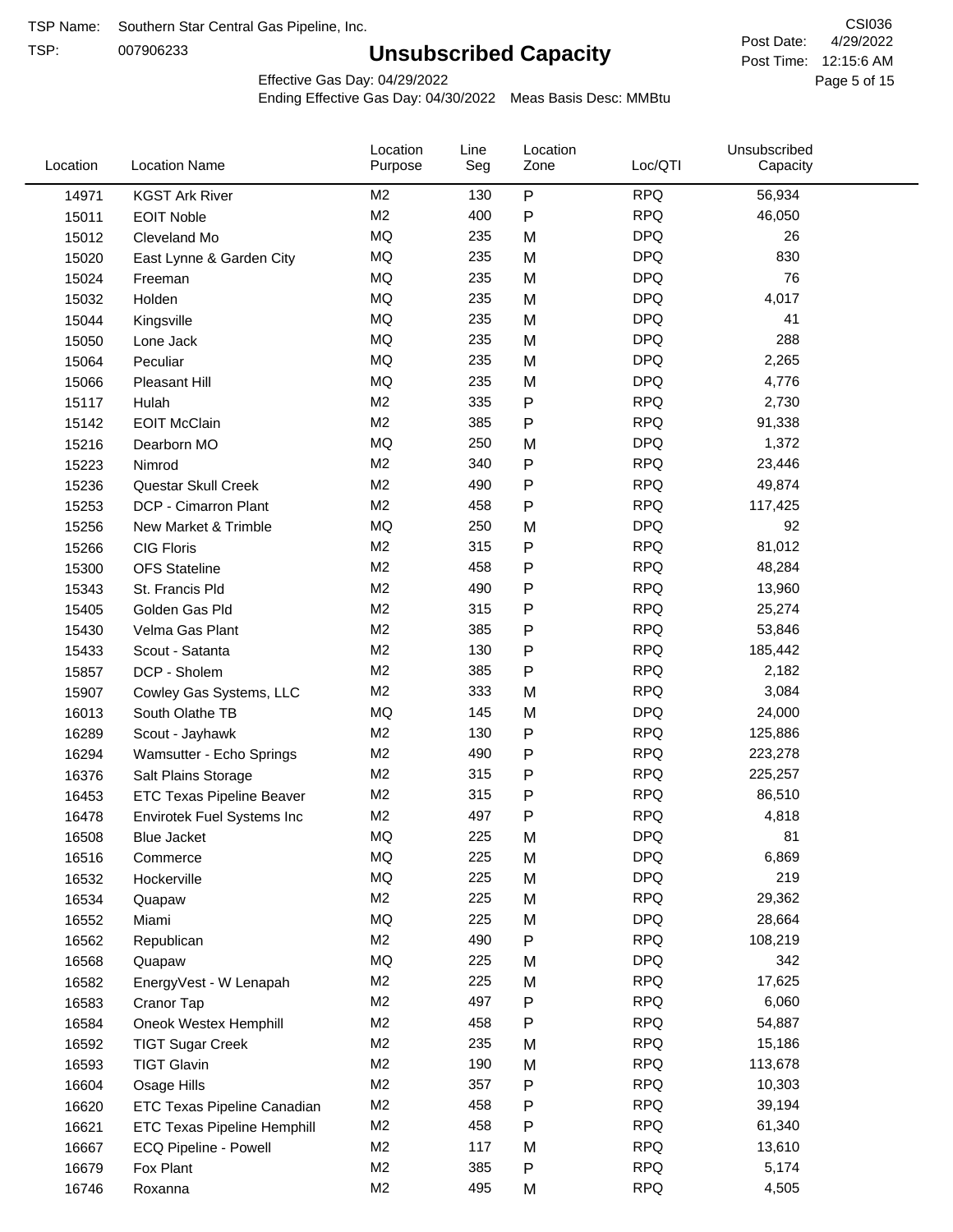TSP:

# **Unsubscribed Capacity**

4/29/2022 Page 6 of 15 Post Time: 12:15:6 AM CSI036 Post Date:

Effective Gas Day: 04/29/2022

| Location | <b>Location Name</b>             | Location<br>Purpose | Line<br>Seg | Location<br>Zone | Loc/QTI    | Unsubscribed<br>Capacity |  |
|----------|----------------------------------|---------------------|-------------|------------------|------------|--------------------------|--|
| 16747    | RedBud-Thayer Tap                | M <sub>2</sub>      | 495         | M                | <b>RPQ</b> | 4,872                    |  |
| 16750    | Dilworth Rms                     | M <sub>2</sub>      | 333         | ${\sf P}$        | <b>RPQ</b> | 5,334                    |  |
| 16757    | River Rock - Fireside            | M <sub>2</sub>      | 495         | M                | <b>RPQ</b> | 66,400                   |  |
| 16774    | River Rock - E Lenapah           | M <sub>2</sub>      | 225         | M                | <b>RPQ</b> | 17,605                   |  |
| 16794    | <b>NNG Kiowa</b>                 | M <sub>2</sub>      | 130         | P                | <b>RPQ</b> | 73,872                   |  |
| 16798    | <b>Endeavor Energy Resources</b> | M <sub>2</sub>      | 225         | M                | <b>RPQ</b> | 9,982                    |  |
| 16802    | Sunwest                          | M <sub>2</sub>      | 117         | M                | <b>RPQ</b> | 6,183                    |  |
| 16806    | Bluco- East Wann                 | M <sub>2</sub>      | 225         | M                | <b>RPQ</b> | 8,850                    |  |
| 16807    | Bitter Creek Eckley Pld-Yuma     | M <sub>2</sub>      | 490         | $\mathsf{P}$     | <b>RPQ</b> | 35,096                   |  |
| 16812    | <b>RiverGas</b>                  | M <sub>2</sub>      | 95          | M                | <b>RPQ</b> | 5,590                    |  |
| 16813    | Cheyenne Plains - Sand Dune      | M <sub>2</sub>      | 130         | P                | <b>RPQ</b> | 395,434                  |  |
| 16817    | <b>Midwest Energy</b>            | M <sub>2</sub>      | 495         | M                | <b>RPQ</b> | 7,179                    |  |
| 16819    | River Rock- Keeton               | M <sub>2</sub>      | 225         | M                | <b>RPQ</b> | 9,535                    |  |
| 16820    | Superior - Hemphill              | M <sub>2</sub>      | 458         | P                | <b>RPQ</b> | 50,052                   |  |
| 16821    | Yuma West                        | M <sub>2</sub>      | 490         | P                | <b>RPQ</b> | 15,688                   |  |
| 16822    | Jayhawk PLD                      | M <sub>2</sub>      | 95          | M                | <b>RPQ</b> | 4,292                    |  |
| 16824    | Coon Creek                       | M <sub>2</sub>      | 497         | P                | <b>RPQ</b> | 8,858                    |  |
| 16835    | Shiloh                           | M <sub>2</sub>      | 495         | M                | <b>RPQ</b> | 8,573                    |  |
| 16836    | Evergy - South Harper            | MQ                  | 235         | M                | <b>DPQ</b> | 86,400                   |  |
| 16837    | <b>EKAE Ethanol Plant</b>        | MQ                  | 496         | M                | <b>DPQ</b> | 1,397                    |  |
| 16840    | Nearman Creek Power Plant        | MQ                  | 195         | M                | <b>DPQ</b> | 28,800                   |  |
| 16844    | <b>Montgomery County</b>         | M <sub>2</sub>      | 260         | M                | <b>RPQ</b> | 8,000                    |  |
| 16848    | Colt-Liberty                     | M <sub>2</sub>      | 260         | M                | <b>RPQ</b> | 4,000                    |  |
| 16849    | City of Mulvane Power Plant      | <b>MQ</b>           | 120         | ${\sf P}$        | <b>DPQ</b> | 2,880                    |  |
| 16850    | Escalera - Cow Creek             | M <sub>2</sub>      | 490         | P                | <b>RPQ</b> | 66,094                   |  |
| 16852    | Southeastern KS P/L Wilson       | M <sub>2</sub>      | 495         | M                | <b>RPQ</b> | 60,000                   |  |
| 16857    | Superior - Cashion               | M <sub>2</sub>      | 400         | P                | <b>RPQ</b> | 10,482                   |  |
| 16862    | Superior - Perkins               | M <sub>2</sub>      | 390         | P                | <b>RPQ</b> | 21,660                   |  |
| 16865    | RedBud-Mound Valley              | M <sub>2</sub>      | 260         | M                | <b>RPQ</b> | 8,000                    |  |
| 16871    | <b>TIGT Grant</b>                | M <sub>2</sub>      | 130         | P                | <b>RPQ</b> | 50,000                   |  |
| 16872    | River Rock - Jayhawk             | M <sub>2</sub>      | 495         | M                | <b>RPQ</b> | 57,579                   |  |
| 16873    | Layne Energy Sycamore            | M <sub>2</sub>      | 495         | M                | <b>RPQ</b> | 15,000                   |  |
| 16875    | Crenshaw Road                    | MQ                  | 455         | M                | <b>DPQ</b> | 33,611                   |  |
| 16877    | Acme Energy Services, Inc.       | M <sub>2</sub>      | 260         | M                | <b>RPQ</b> | 8,000                    |  |
| 16880    | Cottonwood                       | M <sub>2</sub>      | 235         | M                | <b>RPQ</b> | 1,000                    |  |
| 16883    | Cherryvale Boorigie PLd          | M <sub>2</sub>      | 495         | M                | <b>RPQ</b> | 34,135                   |  |
| 16884    | Keystone Delivery                | MQ                  | 390         | P                | <b>DPQ</b> | 6,067                    |  |
| 16890    | ADM/Deerfield                    | MQ                  | 95          | M                | <b>DPQ</b> | 6,078                    |  |
| 16891    | <b>KP Liberty</b>                | M <sub>2</sub>      | 260         | M                | <b>RPQ</b> | 8,300                    |  |
| 16897    | REP - South Williams             | M <sub>2</sub>      | 117         | M                | <b>RPQ</b> | 30,198                   |  |
| 16905    | NEOK Production Company,         | M <sub>2</sub>      | 225         | M                | <b>RPQ</b> | 7,970                    |  |
| 16908    | River Rock - Ft. Scott           | M2                  | 495         | M                | <b>RPQ</b> | 54,600                   |  |
| 16911    | Evergy - Lake Road               | MQ                  | 250         | M                | <b>DPQ</b> | 34,400                   |  |
| 16912    | Targa - Waynoka                  | M <sub>2</sub>      | 315         | P                | <b>RPQ</b> | 157,111                  |  |
| 16916    | Kansas Ethanol, LLC              | MQ                  | 490         | P                | <b>DPQ</b> | 3,500                    |  |
| 16917    | Downstream Casino                | MQ                  | 225         | M                | <b>DPQ</b> | 1,510                    |  |
| 16918    | Show Me Ethanol                  | MQ                  | 425         | M                | <b>DPQ</b> | 6,623                    |  |
| 16922    | <b>Timberline Energy</b>         | M <sub>2</sub>      | 340         | P                | <b>RPQ</b> | 6,846                    |  |
| 16923    | <b>Mid-Continent Market</b>      | MQ                  | 120         | P                | <b>DPQ</b> | 30,000                   |  |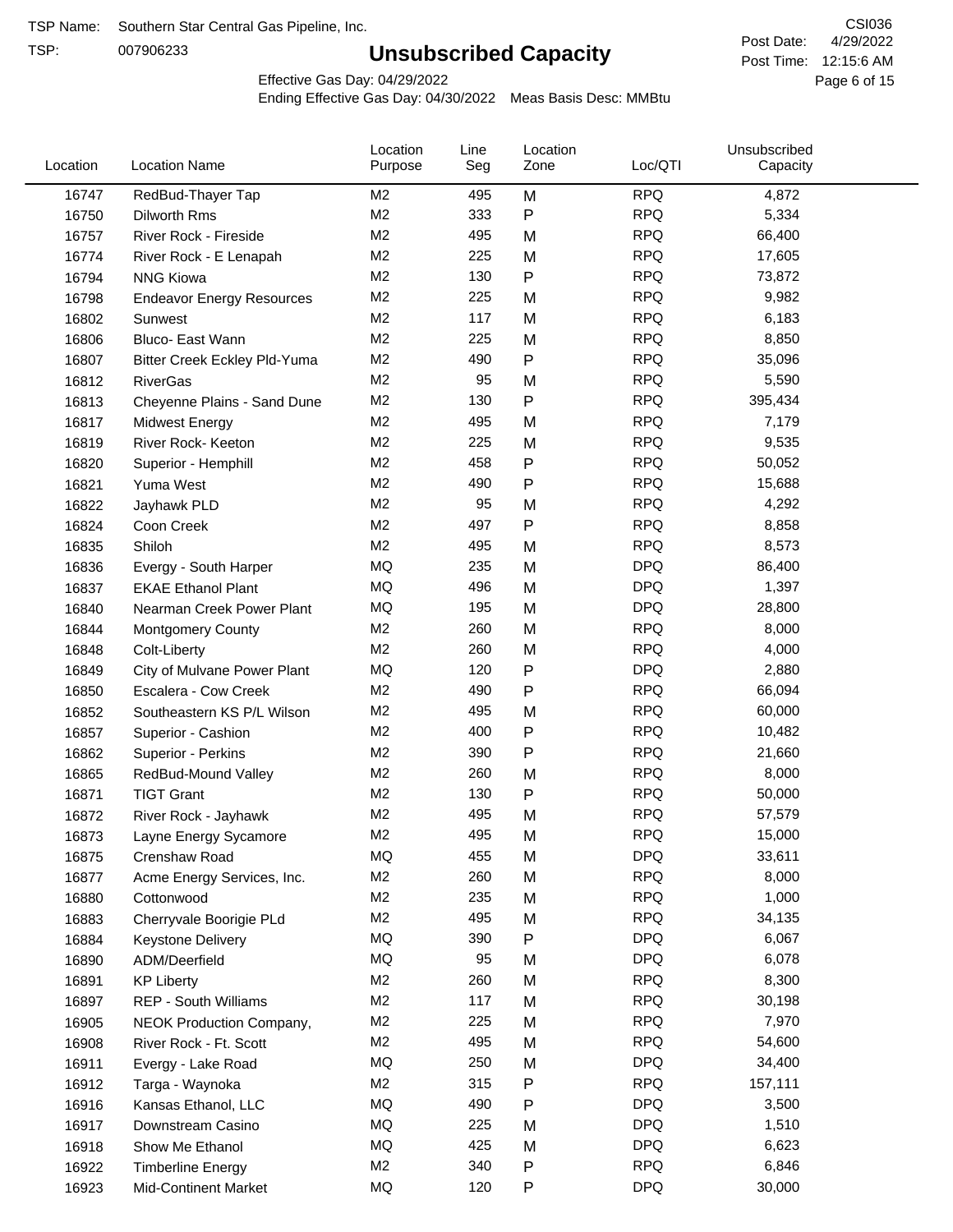TSP:

# **Unsubscribed Capacity**

4/29/2022 Page 7 of 15 Post Time: 12:15:6 AM CSI036 Post Date:

Effective Gas Day: 04/29/2022

| Location | <b>Location Name</b>                | Location<br>Purpose | Line<br>Seg | Location<br>Zone | Loc/QTI    | Unsubscribed<br>Capacity |  |
|----------|-------------------------------------|---------------------|-------------|------------------|------------|--------------------------|--|
| 16931    | Midwest Energy - Goodman            | ΜQ                  | 490         | P                | <b>DPQ</b> | 8,000                    |  |
| 16933    | Westar Emporia Energy               | MQ                  | 140         | M                | <b>DPQ</b> | 106,202                  |  |
| 16935    | River Rock - Graybill               | M <sub>2</sub>      | 260         | M                | <b>RPQ</b> | 23,168                   |  |
| 16941    | REP - Independence CDP              | M <sub>2</sub>      | 117         | M                | <b>RPQ</b> | 29,270                   |  |
| 16942    | <b>Big Timber</b>                   | M <sub>2</sub>      | 490         | P                | <b>RPQ</b> | 49,356                   |  |
| 16945    | ETC Texas Pipeline Antelope         | M <sub>2</sub>      | 458         | Ρ                | <b>RPQ</b> | 110,000                  |  |
| 16949    | Summit Branson                      | MQ                  | 455         | M                | <b>DPQ</b> | 62,208                   |  |
| 16952    | <b>Overland Park</b>                | MQ                  | 115         | M                | <b>DPQ</b> | 77,485                   |  |
| 16953    | Merriam                             | MQ                  | 115         | M                | <b>DPQ</b> | 123,624                  |  |
| 16955    | Mustang Gas Products, LLC           | M <sub>2</sub>      | 405         | Ρ                | <b>RPQ</b> | 25,550                   |  |
| 16956    | Superior - Ford                     | M <sub>2</sub>      | 130         | Ρ                | <b>RPQ</b> | 17,375                   |  |
| 16962    | Summit Sedalia                      | MQ                  | 235         | M                | <b>DPQ</b> | 0                        |  |
| 16967    | Noble Energy - Lilli                | M <sub>2</sub>      | 490         | $\mathsf{P}$     | <b>RPQ</b> | 40,863                   |  |
| 16972    | <b>ONG Norman</b>                   | MQ                  | 385         | $\mathsf{P}$     | <b>DPQ</b> | 40                       |  |
| 16975    | <b>Superior - Spring Creek</b>      | M <sub>2</sub>      | 315         | Ρ                | <b>RPQ</b> | 7,680                    |  |
| 16976    | Bettis Asphalt & Construction       | MQ                  | 180         | M                | <b>DPQ</b> | 3,216                    |  |
| 16977    | <b>KGS Kansas Star Casino</b>       | MQ                  | 333         | $\mathsf{P}$     | <b>DPQ</b> | 144                      |  |
| 16980    | <b>Black Hills Colwich</b>          | MQ                  | 120         | Ρ                | <b>DPQ</b> | 9,995                    |  |
| 16981    | Superior - Bellmon                  | M <sub>2</sub>      | 380         | Ρ                | <b>RPQ</b> | 63,800                   |  |
| 16983    | DCP Midstream - Ellis               | MQ                  | 458         | Ρ                | <b>DPQ</b> | 6,702                    |  |
| 16988    | Atmos Energy - W. Lawrence          | MQ                  | 180         | M                | <b>DPQ</b> | 127                      |  |
| 16991    | Williams Midstream North Alva       | MQ                  | 315         | $\mathsf{P}$     | <b>DPQ</b> | 1,992                    |  |
| 16992    | <b>ONG Ottawa</b>                   | MQ                  | 225         | M                | <b>DPQ</b> | 0                        |  |
| 16993    | Farmer's Gas                        | MQ                  | 130         | Ρ                | <b>DPQ</b> | 9,000                    |  |
| 16996    | Scout Sublette Delivery             | MQ                  | 130         | Ρ                | <b>DPQ</b> | 100                      |  |
| 16997    | Devon Energy Medford Station        | M <sub>2</sub>      | 315         | Ρ                | <b>RPQ</b> | 30,000                   |  |
| 16998    | Cheyenne Light, Fuel and            | MQ                  | 490         | $\mathsf{P}$     | <b>DPQ</b> | 90,800                   |  |
| 16999    | ETC - Crescent                      | M <sub>2</sub>      | 400         | Ρ                | <b>RPQ</b> | 35,000                   |  |
| 17000    | Bourbon County, KS -                | MQ                  | 95          | M                | <b>DPQ</b> | 1                        |  |
| 17003    | Sunflower Electric Rubart           | MQ                  | 130         | Ρ                | <b>DPQ</b> | 48,808                   |  |
|          |                                     | MQ                  | 315         | P                | <b>DPQ</b> | 175,000                  |  |
| 17004    | <b>NGPL Beaver</b>                  | MQ                  | 315         |                  | <b>DPQ</b> | 5,000                    |  |
| 17005    | ETC - Rose Valley (Delivery)        | M <sub>2</sub>      | 315         | P<br>Ρ           | <b>RPQ</b> | 195,226                  |  |
| 17006    | ETC - Rose Valley                   | MQ                  | 335         |                  | <b>DPQ</b> | 51,383                   |  |
| 17008    | <b>OMPA Lamb</b>                    | M <sub>2</sub>      | 490         | Ρ<br>Ρ           | <b>RPQ</b> | 25,000                   |  |
| 17009    | <b>Grasslands Energy Centennial</b> | M <sub>2</sub>      | 490         |                  | <b>RPQ</b> | 52,200                   |  |
| 17010    | Noble Keota Receipt                 | MQ                  | 490         | Ρ                | <b>DPQ</b> |                          |  |
| 17011    | Noble Keota Delivery                | M <sub>2</sub>      |             | $\mathsf{P}$     | <b>RPQ</b> | 52,200                   |  |
| 17013    | Enlink - Battle Ridge               | M <sub>2</sub>      | 390<br>490  | Ρ                | <b>RPQ</b> | 31,824                   |  |
| 17021    | <b>TIGT Yuma</b>                    | MQ                  | 90          | Ρ                | <b>DPQ</b> | 24,562<br>300            |  |
| 17033    | Kickapoo Nation School              |                     |             | M                | <b>DPQ</b> |                          |  |
| 17034    | ENVIA Energy Oklahoma City,         | MQ                  | 400         | Ρ                |            | 3,888                    |  |
| 17035    | Ameren Columbia                     | MQ                  | 235         | M                | <b>DPQ</b> | 35,512                   |  |
| 17036    | <b>Coffeyville Resources</b>        | MQ                  | 260         | M                | <b>DPQ</b> | 39,992                   |  |
| 17050    | Atmos - Forest View                 | MQ                  | 190         | M                | <b>DPQ</b> | 4,058                    |  |
| 17052    | ONG NW Oklahoma City                | MQ                  | 340         | Ρ                | <b>DPQ</b> | 39,000                   |  |
| 17054    | <b>ONG Guthrie</b>                  | MQ                  | 400         | Ρ                | <b>DPQ</b> | 4,799                    |  |
| 17055    | ETC Texas Pipeline Nash             | MQ                  | 458         | Ρ                | <b>DPQ</b> | 1,500                    |  |
| 17056    | Blue Mountain - Chisholm Trail      | M <sub>2</sub>      | 340         | Ρ                | <b>RPQ</b> | 72,000                   |  |
| 17057    | City of Tonkawa                     | MQ                  | 380         | P                | <b>DPQ</b> | 3,000                    |  |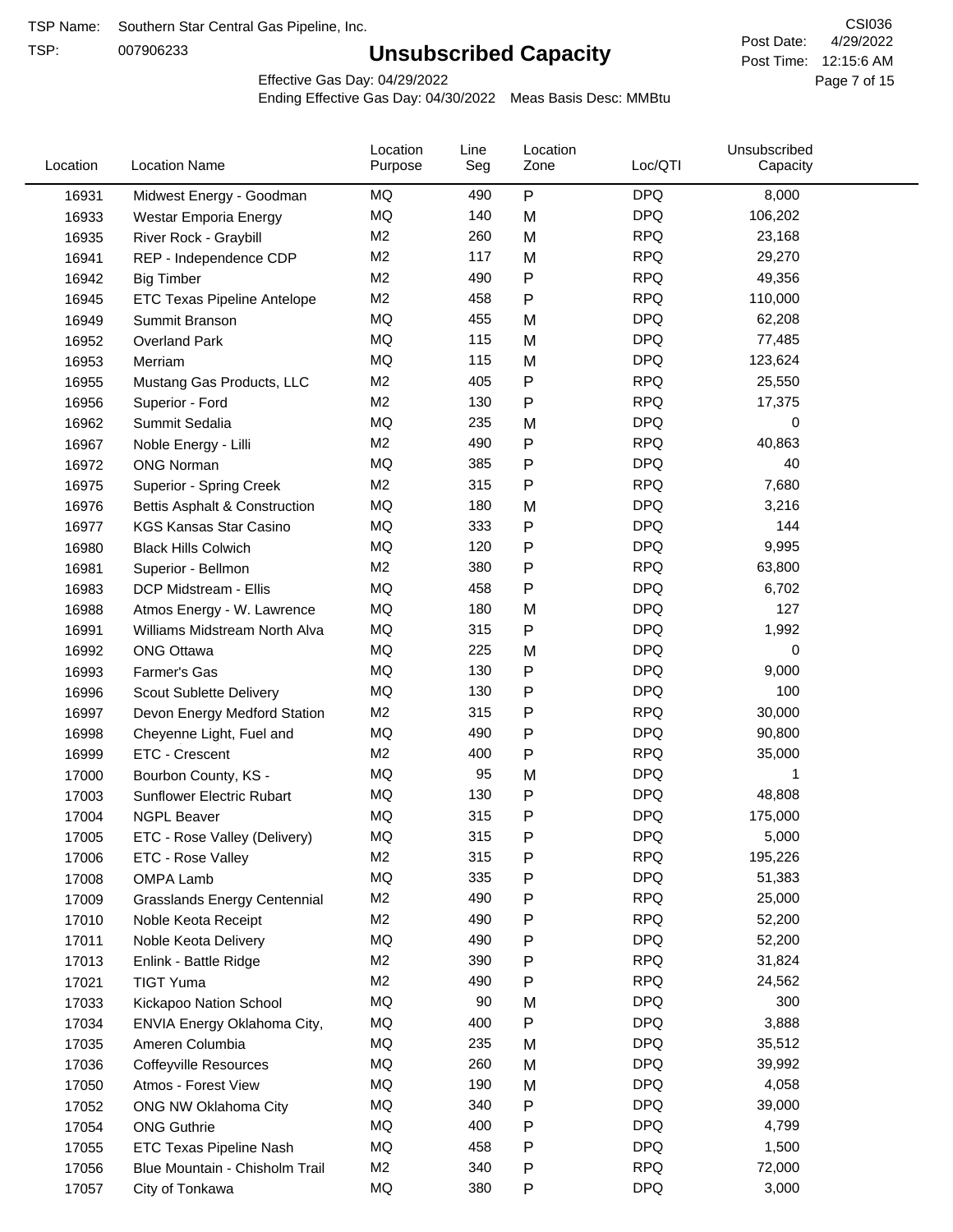TSP:

# **Unsubscribed Capacity**

4/29/2022 Page 8 of 15 Post Time: 12:15:6 AM CSI036 Post Date:

Effective Gas Day: 04/29/2022

| Location | <b>Location Name</b>           | Location<br>Purpose | Line<br>Seg | Location<br>Zone | Loc/QTI    | Unsubscribed<br>Capacity |  |
|----------|--------------------------------|---------------------|-------------|------------------|------------|--------------------------|--|
| 17058    | RPP - Hamm Landfill            | M <sub>2</sub>      | 195         | M                | <b>RPQ</b> | 2,500                    |  |
| 17060    | Atmos-Elk City                 | MQ                  | 87          | M                | <b>DPQ</b> | 216                      |  |
| 17064    | Koch - Enid                    | MQ                  | 405         | P                | <b>DPQ</b> | 0                        |  |
| 17065    | Canyon - Redcliff (Receipt)    | M <sub>2</sub>      | 458         | Ρ                | <b>RPQ</b> | 180,000                  |  |
| 17066    | Canyon - Redcliff (Delivery)   | MQ                  | 458         | Ρ                | <b>DPQ</b> | 6,175                    |  |
| 17067    | Blue Mountain - Chisholm Trail | M <sub>2</sub>      | 340         | P                | <b>RPQ</b> | 70,000                   |  |
| 17068    | <b>EOIT Alfalfa</b>            | M <sub>2</sub>      | 458         | Ρ                | <b>RPQ</b> | 200,000                  |  |
| 17069    | <b>NGPL Carter</b>             | MQ                  | 385         | P                | <b>DPQ</b> | 65,000                   |  |
| 17080    | <b>ONEOK Bakken Pipeline</b>   | MQ                  | 490         | Ρ                | <b>DPQ</b> | 360                      |  |
| 17086    | NGPL - Mutual                  | MQ                  | 458         | P                | <b>DPQ</b> | 150,000                  |  |
| 17087    | REX-St.Joe                     | M <sub>2</sub>      | 250         | M                | <b>RPQ</b> | 78,606                   |  |
| 17091    | OGT - Maysville                | M <sub>2</sub>      | 385         | P                | <b>RPQ</b> | 110,000                  |  |
| 17096    | Northern Natural-Kiowa         | MQ                  | 130         | P                | <b>DPQ</b> | 100,000                  |  |
| 17104    | Black Hills - Plevna, KS TB    | MQ                  | 130         | Ρ                | <b>DPQ</b> | 480                      |  |
| 17105    | WIC - Cheyenne Hub             | M <sub>2</sub>      | 490         | P                | <b>RPQ</b> | 144,000                  |  |
| 17113    | NGPL - Ford County Receipt     | M <sub>2</sub>      | 130         | Ρ                | <b>RPQ</b> | 190,400                  |  |
| 17119    | Waste Mgmt RNG Receipt         | M <sub>2</sub>      | 400         | P                | <b>RPQ</b> | 2,976                    |  |
| 17404    | Anderson                       | MQ                  | 423         | M                | <b>DPQ</b> | 1,130                    |  |
| 17406    | Ash Grove, Walnut Grove & Wil  | MQ                  | 455         | M                | <b>DPQ</b> | 2,595                    |  |
| 17408    | Aurora                         | MQ                  | 455         | M                | <b>DPQ</b> | 850                      |  |
| 17410    | <b>Billings Mo</b>             | MQ                  | 455         | M                | <b>DPQ</b> | 2,918                    |  |
| 17414    | Clever Mo                      | MQ                  | 455         | M                | <b>DPQ</b> | 738                      |  |
| 17416    | Crane Mo                       | MQ                  | 455         | M                | <b>DPQ</b> | 2,944                    |  |
| 17418    | Diamond                        | <b>MQ</b>           | 455         | M                | <b>DPQ</b> | 546                      |  |
| 17426    | Freistatt                      | MQ                  | 455         | M                | <b>DPQ</b> | 256                      |  |
| 17430    | Goodman                        | MQ                  | 423         | M                | <b>DPQ</b> | 625                      |  |
| 17448    | Lanagan                        | MQ                  | 423         | M                | <b>DPQ</b> | 337                      |  |
| 17452    | Marionville                    | MQ                  | 455         | M                | <b>DPQ</b> | 1,119                    |  |
| 17454    | Monett                         | MQ                  | 455         | M                | <b>DPQ</b> | 25,276                   |  |
| 17456    | Mt Vernon & Verona             | MQ                  | 455         | M                | <b>DPQ</b> | 4,407                    |  |
| 17458    | Neosho                         | <b>MQ</b>           | 455         | M                | <b>DPQ</b> | 8,597                    |  |
| 17460    | Noel & North Noel              | MQ                  | 423         | M                | <b>DPQ</b> | 19,472                   |  |
| 17462    | Nixa & Ozark                   | MQ                  | 455         | M                | <b>DPQ</b> | 5,340                    |  |
| 17464    | Pierce City                    | MQ                  | 455         | M                | <b>DPQ</b> | 3,281                    |  |
| 17466    | Pineville                      | MQ                  | 423         | M                | <b>DPQ</b> | 302                      |  |
| 17472    | Republic                       | MQ                  | 455         | M                | <b>DPQ</b> | 883                      |  |
| 17476    | Sarcoxie                       | MQ                  | 455         | M                | <b>DPQ</b> | 2,828                    |  |
| 17478    | Seneca                         | MQ                  | 225         | M                | <b>DPQ</b> | 9,873                    |  |
| 17492    | Wentworth                      | MQ                  | 455         | M                | <b>DPQ</b> | 193                      |  |
| 18328    | Goessel                        | MQ                  | 140         | M                | <b>DPQ</b> | 62                       |  |
| 18356    | Newton                         | MQ                  | 120         | P                | <b>DPQ</b> | 21,538                   |  |
| 19000    | Scout Jayhawk Delivery         | MQ                  | 130         | P                | <b>DPQ</b> | 185,442                  |  |
| 19548    | Lyndon                         | MQ                  | 140         | M                | <b>DPQ</b> | 655                      |  |
| 19552    | Melvern                        | MQ                  | 493         | M                | <b>DPQ</b> | 42                       |  |
| 19554    | Michigan Valley                | MQ                  | 140         | M                | <b>DPQ</b> | 339                      |  |
| 19564    | Pomona                         | MQ                  | 140         | M                | <b>DPQ</b> | 1,579                    |  |
| 19568    | Quenemo                        | MQ                  | 140         | M                | <b>DPQ</b> | 255                      |  |
| 19576    | Scranton                       | MQ                  | 140         | M                | <b>DPQ</b> | 632                      |  |
| 19608    | Baldwin                        | MQ                  | 180         | M                | <b>DPQ</b> | 2,754                    |  |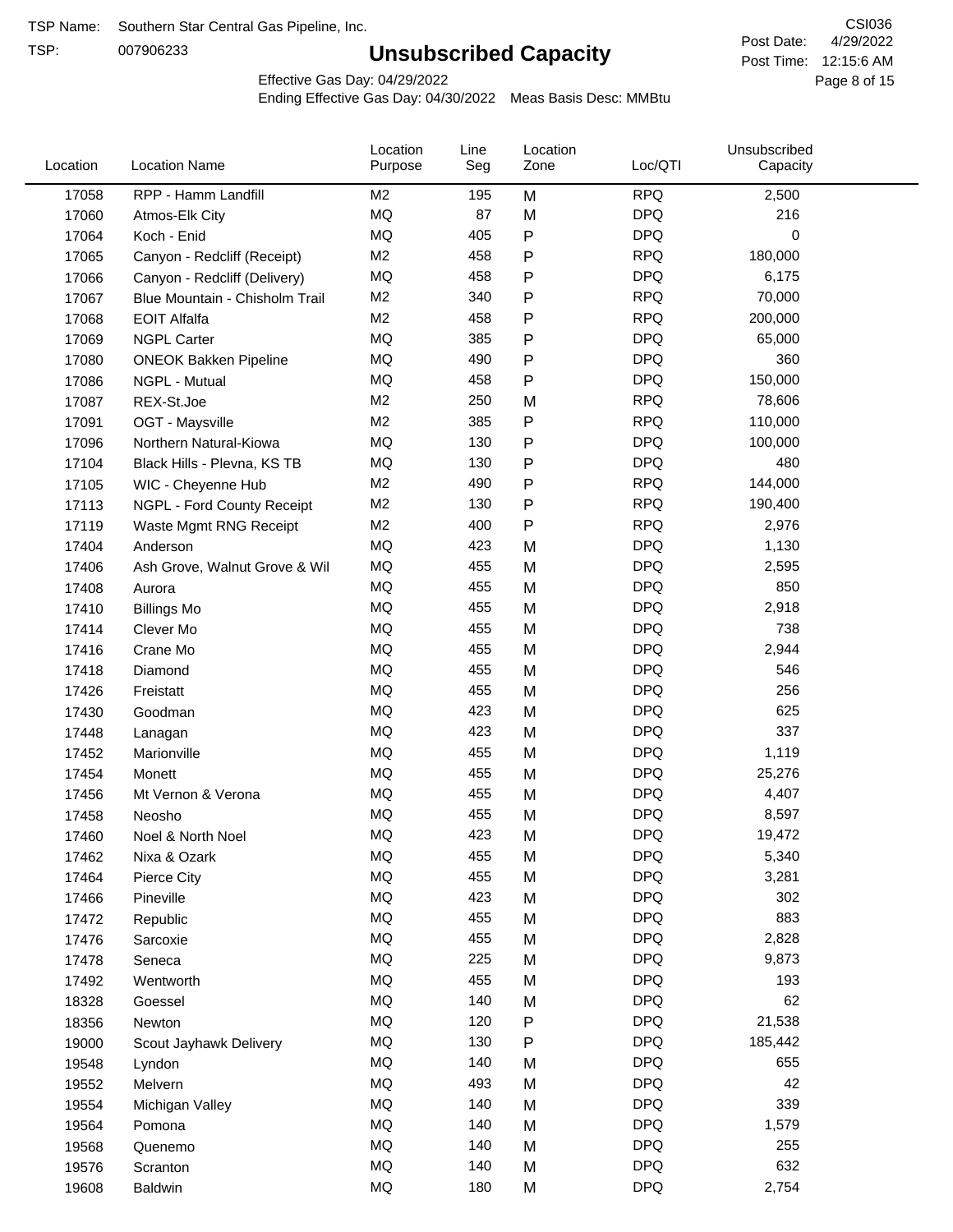TSP:

# **Unsubscribed Capacity**

4/29/2022 Page 9 of 15 Post Time: 12:15:6 AM CSI036 Post Date:

Effective Gas Day: 04/29/2022

| Location | <b>Location Name</b>  | Location<br>Purpose | Line<br>Seg | Location<br>Zone | Loc/QTI    | Unsubscribed<br>Capacity |  |
|----------|-----------------------|---------------------|-------------|------------------|------------|--------------------------|--|
| 19620    | Edgerton              | <b>MQ</b>           | 190         | M                | <b>DPQ</b> | 14                       |  |
| 19628    | Gardner               | <b>MQ</b>           | 190         | M                | <b>DPQ</b> | 2,755                    |  |
| 19648    | Lecompton             | <b>MQ</b>           | 180         | M                | <b>DPQ</b> | 109                      |  |
| 19650    | Le Loup               | <b>MQ</b>           | 190         | M                | <b>DPQ</b> | 37                       |  |
| 19660    | Ottawa                | <b>MQ</b>           | 493         | M                | <b>DPQ</b> | 6,129                    |  |
| 19664    | Perry                 | <b>MQ</b>           | 180         | M                | <b>DPQ</b> | 407                      |  |
| 19666    | Princeton             | <b>MQ</b>           | 496         | M                | <b>DPQ</b> | 130                      |  |
| 19672    | Richmond              | <b>MQ</b>           | 496         | M                | <b>DPQ</b> | 374                      |  |
| 19676    | Scipio                | <b>MQ</b>           | 496         | M                | <b>DPQ</b> | 27                       |  |
| 19678    | Somerset & Rural      | <b>MQ</b>           | 235         | M                | <b>DPQ</b> | 291                      |  |
| 19684    | Tonganoxie            | <b>MQ</b>           | 195         | M                | <b>DPQ</b> | 7,420                    |  |
| 19690    | Wellsville            | <b>MQ</b>           | 190         | M                | <b>DPQ</b> | 2,007                    |  |
| 20709    | <b>Bronson Etc</b>    | <b>MQ</b>           | 95          | M                | <b>DPQ</b> | 360                      |  |
| 20712    | Carlyle               | <b>MQ</b>           | 495         | M                | <b>DPQ</b> | 26                       |  |
| 20714    | Cherryvale            | <b>MQ</b>           | 495         | M                | <b>DPQ</b> | 586                      |  |
| 20716    | Colony                | <b>MQ</b>           | 50          | M                | <b>DPQ</b> | 2,347                    |  |
| 20720    | Dennis                | <b>MQ</b>           | 495         | M                | <b>DPQ</b> | 54                       |  |
| 20725    | Erie                  | <b>MQ</b>           | 495         | M                | <b>DPQ</b> | 409                      |  |
| 20730    | Gas City & La Harpe   | <b>MQ</b>           | 495         | M                | <b>DPQ</b> | 1,457                    |  |
| 20764    | Parsons               | <b>MQ</b>           | 495         | M                | <b>DPQ</b> | 19,497                   |  |
| 20766    | Petrolia              | <b>MQ</b>           | 495         | M                | <b>DPQ</b> | 18                       |  |
| 20768    | Piqua                 | <b>MQ</b>           | 220         | M                | <b>DPQ</b> | 84                       |  |
| 20775    | South Mound           | <b>MQ</b>           | 495         | M                | <b>DPQ</b> | 45                       |  |
| 20785    | Thayer                | <b>MQ</b>           | 495         | M                | <b>DPQ</b> | 88                       |  |
| 20788    | Walnut & St Paul      | <b>MQ</b>           | 95          | M                | <b>DPQ</b> | 658                      |  |
| 20792    | Welda                 | <b>MQ</b>           | 495         | M                | <b>DPQ</b> | 1,122                    |  |
| 21008    | <b>Baxter Springs</b> | <b>MQ</b>           | 225         | M                | <b>DPQ</b> | 1,830                    |  |
| 21015    | Columbus              | <b>MQ</b>           | 260         | M                | <b>DPQ</b> | 2,639                    |  |
| 21018    | Crestline             | <b>MQ</b>           | 260         | M                | <b>DPQ</b> | 156                      |  |
| 21021    | Fort Scott            | <b>MQ</b>           | 95          | M                | <b>DPQ</b> | 31,139                   |  |
| 21024    | Galena & Empire City  | <b>MQ</b>           | 260         | M                | <b>DPQ</b> | 3,023                    |  |
| 21048    | Lowell                | <b>MQ</b>           | 225         | M                | <b>DPQ</b> | 52                       |  |
| 21055    | N Riverton            | MQ                  | 260         | M                | <b>DPQ</b> | 148                      |  |
| 21060    | Oswego                | <b>MQ</b>           | 260         | M                | <b>DPQ</b> | 2,588                    |  |
| 21080    | Treece                | <b>MQ</b>           | 225         | M                | <b>DPQ</b> | 473                      |  |
| 23576    | St Joseph             | MQ                  | 250         | M                | <b>DPQ</b> | 88,184                   |  |
| 24228    | Grantville            | <b>MQ</b>           | 180         | M                | <b>DPQ</b> | 207                      |  |
| 24252    | Meriden               | <b>MQ</b>           | 180         | M                | <b>DPQ</b> | 177                      |  |
| 24276    | Shawnee Heights       | <b>MQ</b>           | 180         | M                | <b>DPQ</b> | 696                      |  |
| 24280    | Topeka                | <b>MQ</b>           | 180         | M                | <b>DPQ</b> | 152,652                  |  |
| 26304    | Alma                  | <b>MQ</b>           | 425         | M                | <b>DPQ</b> | 95                       |  |
| 26308    | Blackburn             | <b>MQ</b>           | 425         | M                | <b>DPQ</b> | 163                      |  |
| 26312    | Carrollton            | <b>MQ</b>           | 425         | M                | <b>DPQ</b> | 2,523                    |  |
| 26314    | Concordia             | <b>MQ</b>           | 425         | M                | <b>DPQ</b> | 1,576                    |  |
| 26316    | Corder                | <b>MQ</b>           | 425         | M                | <b>DPQ</b> | 11                       |  |
| 26325    | Emma                  | <b>MQ</b>           | 425         | M                | <b>DPQ</b> | 206                      |  |
| 26332    | Higginsville          | <b>MQ</b>           | 425         | M                | <b>DPQ</b> | 28,860                   |  |
| 26344    | Knobnoster            | <b>MQ</b>           | 235         | M                | <b>DPQ</b> | 16,700                   |  |
| 26348    | La Monte              | <b>MQ</b>           | 235         | M                | <b>DPQ</b> | 111                      |  |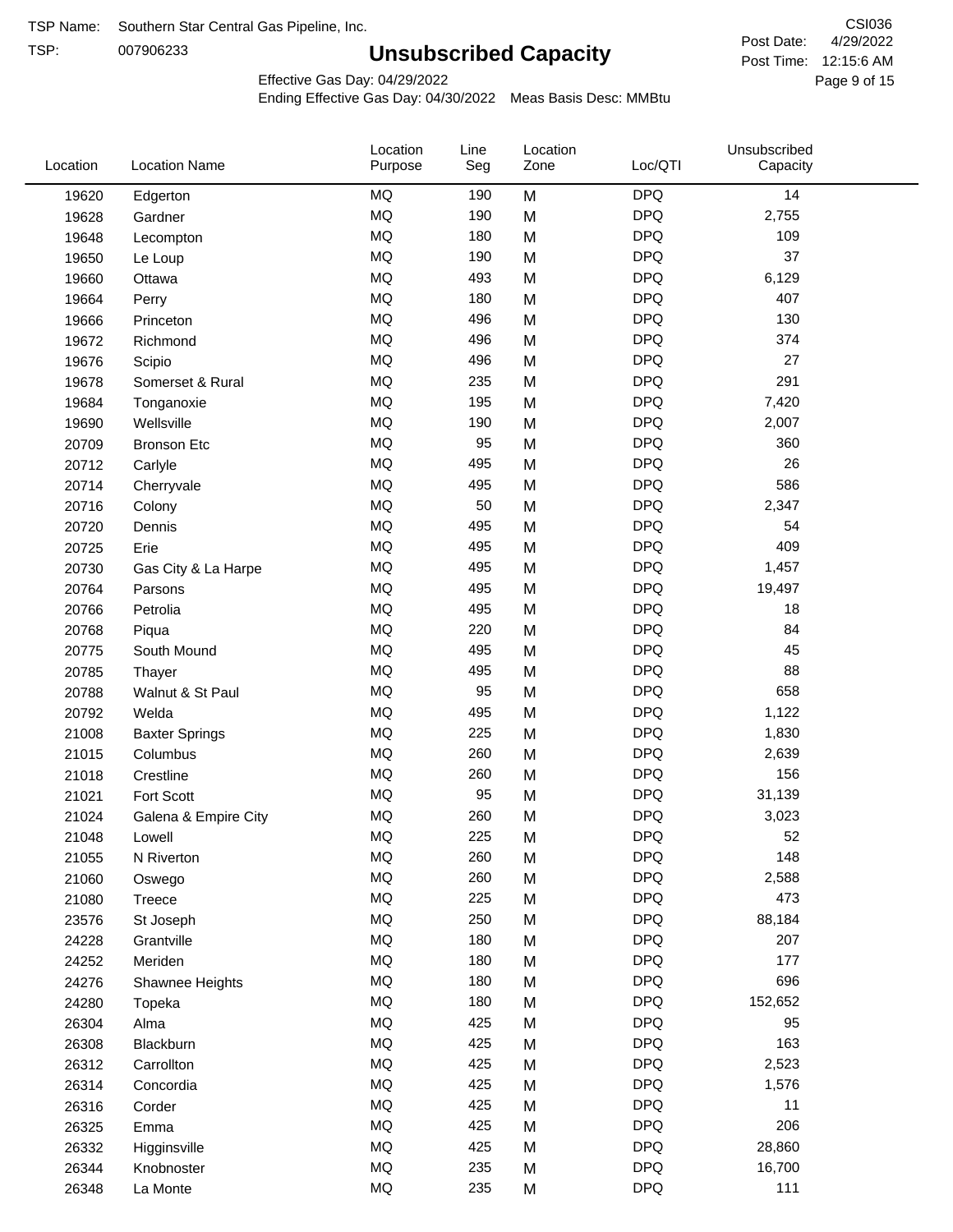TSP:

# **Unsubscribed Capacity**

4/29/2022 Page 10 of 15 Post Time: 12:15:6 AM CSI036 Post Date:

Unsubscribed

Effective Gas Day: 04/29/2022

Location

Ending Effective Gas Day: 04/30/2022 Meas Basis Desc: MMBtu

Line

Location

| Location | <b>Location Name</b>          | Purpose   | Seg | Zone      | Loc/QTI    | Capacity |  |
|----------|-------------------------------|-----------|-----|-----------|------------|----------|--|
| 26352    | Mt Leonard                    | <b>MQ</b> | 425 | M         | <b>DPQ</b> | 167      |  |
| 26356    | Norborne                      | MQ        | 425 | M         | <b>DPQ</b> | 1,901    |  |
| 26376    | Slater                        | MQ        | 425 | M         | <b>DPQ</b> | 471      |  |
| 26378    | <b>Sweet Springs</b>          | MQ        | 425 | M         | <b>DPQ</b> | 584      |  |
| 26392    | Warrensburg                   | MQ        | 235 | M         | <b>DPQ</b> | 10,551   |  |
| 26394    | Waverly                       | MQ        | 425 | M         | <b>DPQ</b> | 378      |  |
| 27015    | <b>Belle Plaine</b>           | MQ        | 333 | ${\sf P}$ | <b>DPQ</b> | 150      |  |
| 27020    | <b>Bentley</b>                | <b>MQ</b> | 120 | ${\sf P}$ | <b>DPQ</b> | 217      |  |
| 27035    | Derby                         | <b>MQ</b> | 120 | P         | <b>DPQ</b> | 7,759    |  |
| 27040    | Andover                       | <b>MQ</b> | 300 | M         | <b>DPQ</b> | 166      |  |
| 27050    | Haysville                     | MQ        | 120 | ${\sf P}$ | <b>DPQ</b> | 9,455    |  |
| 27060    | Mulvane                       | MQ        | 120 | $\sf P$   | <b>DPQ</b> | 9,778    |  |
| 27065    | Rose Hill                     | MQ        | 295 | ${\sf P}$ | <b>DPQ</b> | 5,386    |  |
| 27070    | Sedgwick                      | MQ        | 120 | ${\sf P}$ | <b>DPQ</b> | 7,149    |  |
| 27080    | Udall                         | <b>MQ</b> | 333 | ${\sf P}$ | <b>DPQ</b> | 538      |  |
| 27085    | <b>Valley Center</b>          | MQ        | 120 | ${\sf P}$ | <b>DPQ</b> | 51,875   |  |
| 27092    | Wichita                       | <b>MQ</b> | 120 | ${\sf P}$ | <b>DPQ</b> | 259,947  |  |
| 29001    | Atchison                      | <b>MQ</b> | 90  | M         | <b>DPQ</b> | 20,786   |  |
| 29002    | Emporia                       | MQ        | 140 | M         | <b>DPQ</b> | 15,524   |  |
| 29003    | Leavenworth                   | MQ        | 195 | M         | <b>DPQ</b> | 14,939   |  |
| 29005    | Effingham                     | MQ        | 90  | M         | <b>DPQ</b> | 269      |  |
| 30804    | Abbyville                     | MQ        | 130 | ${\sf P}$ | <b>DPQ</b> | 195      |  |
| 34612    | Altamont                      | <b>MQ</b> | 260 | M         | <b>DPQ</b> | 119      |  |
| 35013    | Americus                      | <b>MQ</b> | 140 | M         | <b>DPQ</b> | 31       |  |
| 35515    | ANR Alden                     | MQ        | 490 | ${\sf P}$ | <b>DPQ</b> | 135,571  |  |
| 36918    | Argonia                       | MQ        | 120 | ${\sf P}$ | <b>DPQ</b> | 15       |  |
| 37100    | Wynona                        | MQ        | 334 | ${\sf P}$ | <b>DPQ</b> | 1,314    |  |
| 37118    | Hominy                        | MQ        | 357 | ${\sf P}$ | <b>DPQ</b> | 91       |  |
| 37172    | <b>Black Hills Hutchinson</b> | MQ        | 130 | ${\sf P}$ | <b>DPQ</b> | 15,360   |  |
| 37175    | EGT Jane - Delivery           | $\sf{MQ}$ | 423 | M         | <b>DPQ</b> | 216,201  |  |
| 38021    | Auburn                        | MQ        | 180 | M         | <b>DPQ</b> | 756      |  |
| 38522    | <b>Avant Utilities</b>        | MQ        | 357 | ${\sf P}$ | <b>DPQ</b> | 157      |  |
| 41709    | Billings                      | MQ        | 380 | P         | <b>DPQ</b> | 2,032    |  |
| 42915    | Springfield                   | MQ        | 455 | M         | <b>DPQ</b> | 698,615  |  |
| 44021    | Burlingame                    | MQ        | 140 | M         | <b>DPQ</b> | 1,686    |  |
| 44121    | Alfalfa City Ok               | MQ        | 315 | ${\sf P}$ | <b>DPQ</b> | 394      |  |
| 45301    | Cassoday                      | MQ        | 140 | M         | <b>DPQ</b> | 0        |  |
| 46608    | Chanute                       | MQ        | 495 | M         | <b>DPQ</b> | 51,665   |  |
| 46809    | Florence                      | MQ        | 140 | M         | <b>DPQ</b> | 1,001    |  |
| 47412    | Cleveland                     | MQ        | 357 | ${\sf P}$ | <b>DPQ</b> | 1,569    |  |
| 47641    | CIG Riner                     | MQ        | 490 | P         | <b>DPQ</b> | 62,965   |  |
| 48015    | Bourbon County, KS            | MQ        | 95  | M         | <b>DPQ</b> | 4,627    |  |
| 48301    | Copan                         | MQ        | 497 | ${\sf P}$ | <b>DPQ</b> | 358      |  |
| 55502    | Danville                      | $\sf{MQ}$ | 120 | ${\sf P}$ | <b>DPQ</b> | 166      |  |
| 56601    | Denison                       | MQ        | 90  | M         | <b>DPQ</b> | 79       |  |
| 58518    | Drumright                     | MQ        | 390 | P         | <b>DPQ</b> | 4,485    |  |
| 60706    | Peckham                       | MQ        | 117 | M         | <b>DPQ</b> | 67       |  |
| 62810    | Black Hills - Enterprise TB   | MQ        | 130 | P         | <b>DPQ</b> | 990      |  |
| 63919    | Eskridge                      | MQ        | 140 | M         | <b>DPQ</b> | 820      |  |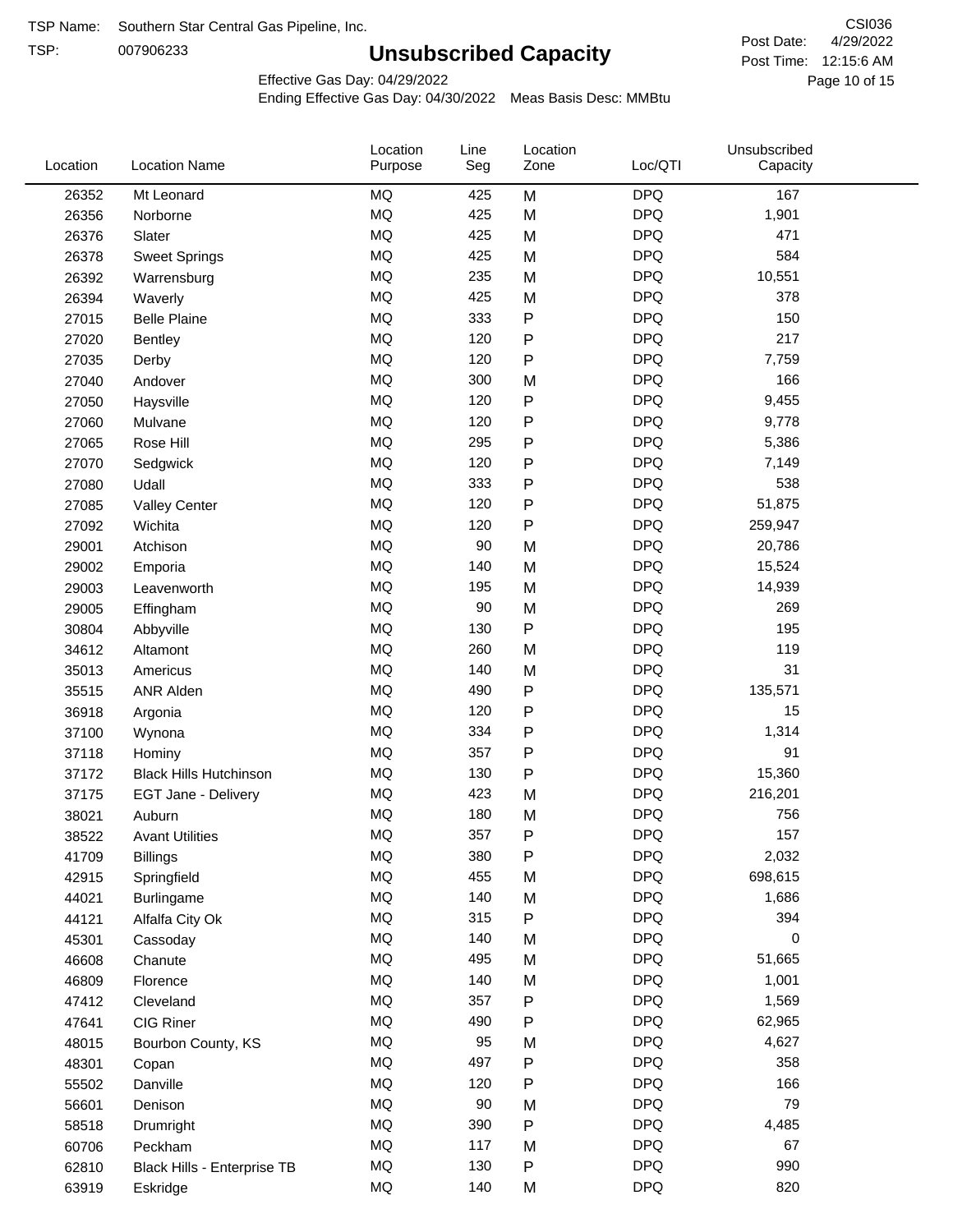TSP:

# **Unsubscribed Capacity**

4/29/2022 Page 11 of 15 Post Time: 12:15:6 AM CSI036 Post Date:

Effective Gas Day: 04/29/2022

| Location | <b>Location Name</b>          | Location<br>Purpose | Line<br>Seg | Location<br>Zone | Loc/QTI    | Unsubscribed<br>Capacity |  |
|----------|-------------------------------|---------------------|-------------|------------------|------------|--------------------------|--|
| 68015    | Ford                          | MQ                  | 130         | $\sf P$          | <b>DPQ</b> | 424                      |  |
| 68518    | Freedom                       | MQ                  | 315         | P                | <b>DPQ</b> | 12                       |  |
| 70408    | Garnett KS                    | MQ                  | 496         | M                | <b>DPQ</b> | 15,099                   |  |
| 70610    | Gate                          | <b>MQ</b>           | 315         | P                | <b>DPQ</b> | 63                       |  |
| 74416    | Pocasset                      | <b>MQ</b>           | 340         | P                | <b>DPQ</b> | 96                       |  |
| 77118    | Granby                        | <b>MQ</b>           | 455         | M                | <b>DPQ</b> | 816                      |  |
| 77308    | Bonner Springs Ks             | MQ                  | 190         | M                | <b>DPQ</b> | 7,104                    |  |
| 77512    | Eureka, Toronto & Neal        | MQ                  | 140         | M                | <b>DPQ</b> | 2,306                    |  |
| 77705    | Anthony                       | <b>MQ</b>           | 120         | ${\sf P}$        | <b>DPQ</b> | 26,858                   |  |
| 80312    | Hamilton Ks                   | <b>MQ</b>           | 140         | M                | <b>DPQ</b> | 445                      |  |
| 80515    | Atmos - Strong Cty &          | MQ                  | 140         | M                | <b>DPQ</b> | 27                       |  |
| 83418    | Howard Ks                     | <b>MQ</b>           | 498         | M                | <b>DPQ</b> | 3,629                    |  |
| 84021    | Humboldt Ks                   | <b>MQ</b>           | 495         | M                | <b>DPQ</b> | 4,390                    |  |
| 86717    | Iola Ks                       | <b>MQ</b>           | 495         | M                | <b>DPQ</b> | 10,749                   |  |
| 96108    | <b>Black Hills - Lawrence</b> | MQ                  | 180         | M                | <b>DPQ</b> | 45,466                   |  |
| 96912    | Kechi Ks                      | MQ                  | 120         | P                | <b>DPQ</b> | 150                      |  |
| 97112    | Copeland                      | MQ                  | 130         | P                | <b>DPQ</b> | 15,628                   |  |
| 102512   | Lebo                          | <b>MQ</b>           | 493         | M                | <b>DPQ</b> | 273                      |  |
| 103101   | Lenapah                       | <b>MQ</b>           | 225         | M                | <b>DPQ</b> | 249                      |  |
| 104615   | Liberal                       | <b>MQ</b>           | 260         | M                | <b>DPQ</b> | 204                      |  |
| 108119   | Ochelata                      | MQ                  | 357         | P                | <b>DPQ</b> | 168                      |  |
| 108221   | Washington                    | <b>MQ</b>           | 497         | P                | <b>DPQ</b> | 395                      |  |
| 110412   | McLouth                       | <b>MQ</b>           | 170         | M                | <b>DPQ</b> | 113                      |  |
| 110908   | Mannford                      | MQ                  | 357         | P                | <b>DPQ</b> | 456                      |  |
| 113612   | Webb City, OK TB              | MQ                  | 335         | P                | <b>DPQ</b> | 317                      |  |
| 113713   | Osage City Ok                 | <b>MQ</b>           | 357         | $\mathsf{P}$     | <b>DPQ</b> | 239                      |  |
| 113812   | Clinton & Leeton              | <b>MQ</b>           | 235         | M                | <b>DPQ</b> | 21,928                   |  |
| 113852   | Marshall                      | <b>MQ</b>           | 425         | M                | <b>DPQ</b> | 14,581                   |  |
| 113856   | Nevada                        | MQ                  | 95          | M                | <b>DPQ</b> | 9,333                    |  |
| 113864   | <b>Platte City</b>            | MQ                  | 250         | M                | <b>DPQ</b> | 2,890                    |  |
| 113872   | Lexington-Richmond-Henrietta  | MQ                  | 425         | M                | <b>DPQ</b> | 3,022                    |  |
| 113876   | Sedalia                       | MQ                  | 235         | M                | <b>DPQ</b> | 26,188                   |  |
| 113880   | Tracy                         | MQ                  | 250         | M                | <b>DPQ</b> | 135                      |  |
| 113892   | Weston                        | MQ                  | 250         | M                | <b>DPQ</b> | 1,140                    |  |
| 118121   | Mulberry                      | MQ                  | 260         | M                | <b>DPQ</b> | 239                      |  |
| 118321   | Mulhall                       | MQ                  | 400         | P                | <b>DPQ</b> | 150                      |  |
| 120000   | Spire                         | MQ                  | 235         | M                | <b>DPQ</b> | 13,115                   |  |
| 121110   | Neodesha                      | MQ                  | 495         | M                | <b>DPQ</b> | 6,410                    |  |
| 121315   | Neosho Rapids                 | $\sf{MQ}$           | 493         | M                | <b>DPQ</b> | 289                      |  |
| 121415   | <b>NGPL Barton</b>            | MQ                  | 490         | P                | <b>DPQ</b> | 184,224                  |  |
| 121515   | <b>NGPL Ford</b>              | MQ                  | 130         | P                | <b>DPQ</b> | 269,500                  |  |
| 122715   | Afton-Fairland-Grove-Jay      | MQ                  | 225         | M                | <b>DPQ</b> | 6,793                    |  |
| 122915   | Norwich                       | MQ                  | 120         | P                | <b>DPQ</b> | 124                      |  |
| 125315   | Oilton                        | MQ                  | 357         | P                | <b>DPQ</b> | 1,130                    |  |
| 129311   | <b>ONG Harper County</b>      | MQ                  | 315         | P                | <b>DPQ</b> | 7,083                    |  |
| 129712   | Olivet                        | MQ                  | 493         | M                | <b>DPQ</b> | 24                       |  |
| 130001   | Orlando                       | MQ                  | 400         | P                | <b>DPQ</b> | 219                      |  |
| 132018   | Oronogo                       | $\sf{MQ}$           | 450         | M                | <b>DPQ</b> | 256                      |  |
| 132519   | Osage City Ks                 | $\sf{MQ}$           | 140         | M                | <b>DPQ</b> | 3,551                    |  |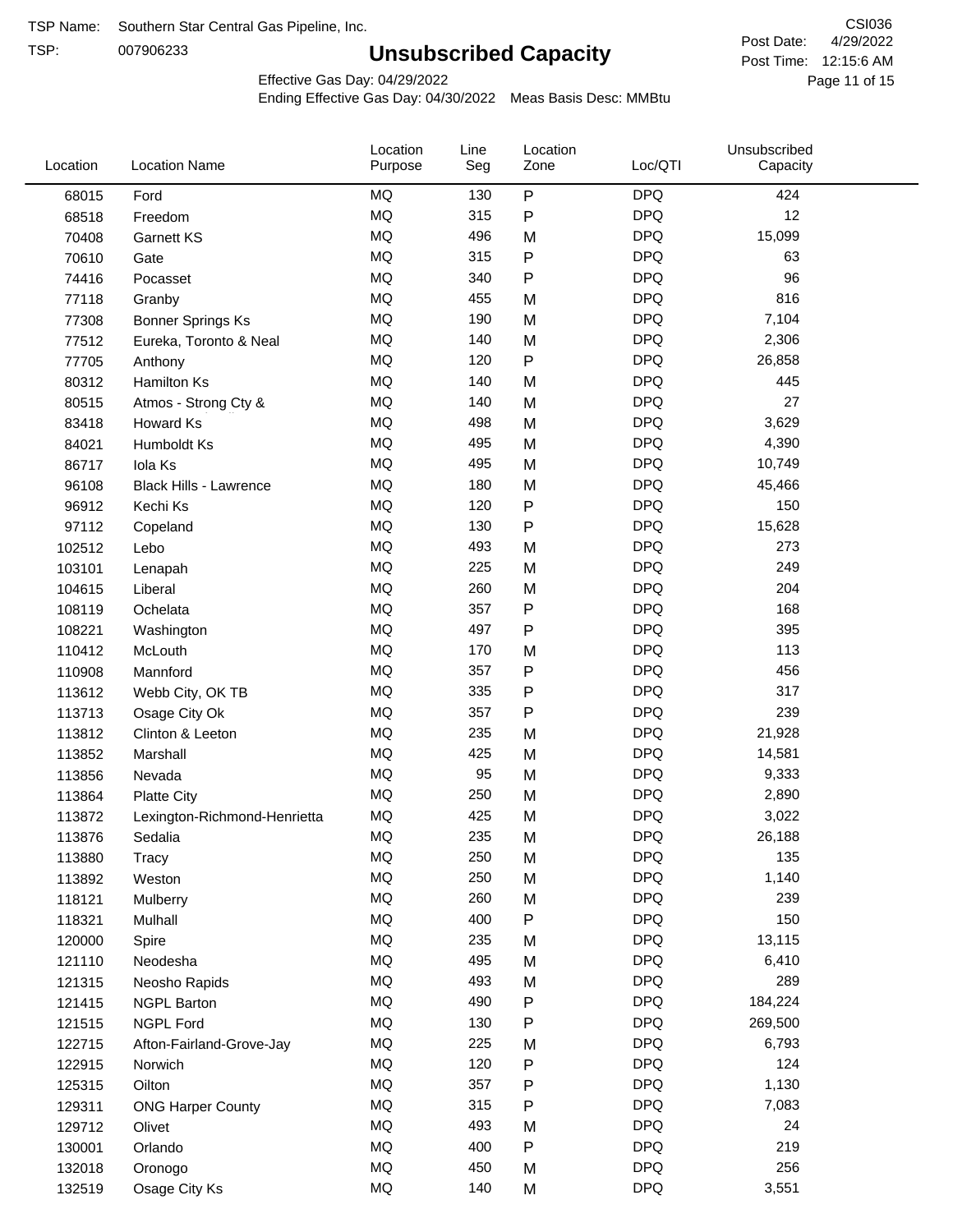TSP:

# **Unsubscribed Capacity**

4/29/2022 Page 12 of 15 Post Time: 12:15:6 AM CSI036 Post Date:

Effective Gas Day: 04/29/2022

| Location | <b>Location Name</b>             | Location<br>Purpose | Line<br>Seg | Location<br>Zone | Loc/QTI    | Unsubscribed<br>Capacity |  |
|----------|----------------------------------|---------------------|-------------|------------------|------------|--------------------------|--|
| 135533   | PEPL Princeton                   | <b>MQ</b>           | 496         | M                | <b>DPQ</b> | 106,178                  |  |
| 135808   | Partridge                        | <b>MQ</b>           | 130         | P                | <b>DPQ</b> | 134                      |  |
| 136701   | <b>Black Hills Reno</b>          | <b>MQ</b>           | 130         | P                | <b>DPQ</b> | 12,912                   |  |
| 137550   | <b>Black Hills South Wichita</b> | <b>MQ</b>           | 120         | P                | <b>DPQ</b> | 18,975                   |  |
| 139712   | Plattsburg                       | <b>MQ</b>           | 250         | M                | <b>DPQ</b> | 1,764                    |  |
| 145950   | Merino                           | <b>MQ</b>           | 490         | P                | <b>DPQ</b> | 156                      |  |
| 150418   | Ramona                           | <b>MQ</b>           | 357         | P                | <b>DPQ</b> | 396                      |  |
| 151525   | Reading                          | <b>MQ</b>           | 140         | M                | <b>DPQ</b> | 20                       |  |
| 154501   | Nelagoney                        | <b>MQ</b>           | 334         | Ρ                | <b>DPQ</b> | 179                      |  |
| 157025   | Severy                           | <b>MQ</b>           | 498         | M                | <b>DPQ</b> | 142                      |  |
| 163100   | Superior                         | <b>MQ</b>           | 265         | M                | <b>DPQ</b> | 336                      |  |
| 164725   | Sylvia                           | <b>MQ</b>           | 130         | P                | <b>DPQ</b> | 141                      |  |
| 168112   | Transwestern Canadian - Del.     | MQ                  | 458         | P                | <b>DPQ</b> | 230,000                  |  |
| 168612   | Chetopa & Rural                  | <b>MQ</b>           | 260         | M                | <b>DPQ</b> | 678                      |  |
| 168620   | Edna & Bartlett                  | <b>MQ</b>           | 260         | M                | <b>DPQ</b> | 248                      |  |
| 172812   | Conner Area                      | <b>MQ</b>           | 195         | M                | <b>DPQ</b> | 139                      |  |
| 172820   | Easton & Lowemont                | <b>MQ</b>           | 195         | M                | <b>DPQ</b> | 223                      |  |
| 172822   | Savonburg & Elsmore              | <b>MQ</b>           | 95          | M                | <b>DPQ</b> | 600                      |  |
| 172828   | <b>Fall River</b>                | <b>MQ</b>           | 498         | M                | <b>DPQ</b> | 378                      |  |
| 172832   | Galesburg                        | <b>MQ</b>           | 495         | M                | <b>DPQ</b> | 191                      |  |
| 172834   | Atmos Energy - Olathe            | MQ                  | 190         | M                | <b>DPQ</b> | 23,240                   |  |
| 172836   | Havana                           | <b>MQ</b>           | 117         | M                | <b>DPQ</b> | 54                       |  |
| 172838   | Hillsdale                        | <b>MQ</b>           | 235         | M                | <b>DPQ</b> | 202                      |  |
| 172844   | Jarbalo                          | <b>MQ</b>           | 170         | M                | <b>DPQ</b> | 146                      |  |
| 172848   | Kickapoo                         | <b>MQ</b>           | 250         | M                | <b>DPQ</b> | 241                      |  |
| 172855   | Liberty                          | <b>MQ</b>           | 260         | M                | <b>DPQ</b> | 2,880                    |  |
| 172857   | Linwood                          | <b>MQ</b>           | 195         | M                | <b>DPQ</b> | 330                      |  |
| 172860   | Mc Cune                          | <b>MQ</b>           | 260         | M                | <b>DPQ</b> | 242                      |  |
| 172862   | Moorehead                        | <b>MQ</b>           | 495         | M                | <b>DPQ</b> | 32                       |  |
| 172864   | Moorehead Rural                  | <b>MQ</b>           | 495         | M                | <b>DPQ</b> | 1,014                    |  |
| 172866   | Mound Valley                     | <b>MQ</b>           | 260         | M                | <b>DPQ</b> | 101                      |  |
| 172870   | Niotaze                          | MQ                  | 117         | Μ                | <b>DPQ</b> | 351                      |  |
| 172880   | <b>Pleasant Valley</b>           | MQ                  | 180         | M                | <b>DPQ</b> | 24                       |  |
| 172885   | Reno Area                        | <b>MQ</b>           | 195         | M                | <b>DPQ</b> | 36                       |  |
| 172892   | Wyandotte                        | MQ                  | 190         | M                | <b>DPQ</b> | 10,018                   |  |
| 172944   | Coffeyville Area                 | MQ                  | 260         | M                | <b>DPQ</b> | 138,016                  |  |
| 173214   | Uniontown                        | <b>MQ</b>           | 95          | M                | <b>DPQ</b> | 276                      |  |
| 176819   | Viola                            | <b>MQ</b>           | 120         | Ρ                | <b>DPQ</b> | 120                      |  |
| 180311   | Wakita                           | <b>MQ</b>           | 315         | Ρ                | <b>DPQ</b> | 74                       |  |
| 181013   | Walton                           | <b>MQ</b>           | 140         | M                | <b>DPQ</b> | 138                      |  |
| 181715   | Wann                             | MQ                  | 225         | M                | <b>DPQ</b> | 65                       |  |
| 223001   | Atchison Eng Defense Ind Plt     | <b>MQ</b>           | 90          | M                | <b>DPQ</b> | 137                      |  |
| 224501   | <b>ICI Chemical Plant</b>        | MQ                  | 450         | M                | <b>DPQ</b> | 1,880                    |  |
| 225001   | Augusta Sewage Plant             | MQ                  | 295         | Ρ                | <b>DPQ</b> | 63                       |  |
| 243501   | <b>Beech Aircraft Plant</b>      | MQ                  | 120         | Ρ                | <b>DPQ</b> | 5,725                    |  |
| 253001   | Roenbaugh Lease Irrigation       | <b>MQ</b>           | 130         | Ρ                | <b>DPQ</b> | 107                      |  |
| 266001   | Boeing No 2 Plant                | <b>MQ</b>           | 120         | Ρ                | <b>DPQ</b> | 16,419                   |  |
| 274001   | Pleasant Valley Irr.             | <b>MQ</b>           | 130         | Ρ                | <b>DPQ</b> | 233                      |  |
| 285501   | <b>Buildex Haydite Plant</b>     | MQ                  | 250         | M                | <b>DPQ</b> | 8,075                    |  |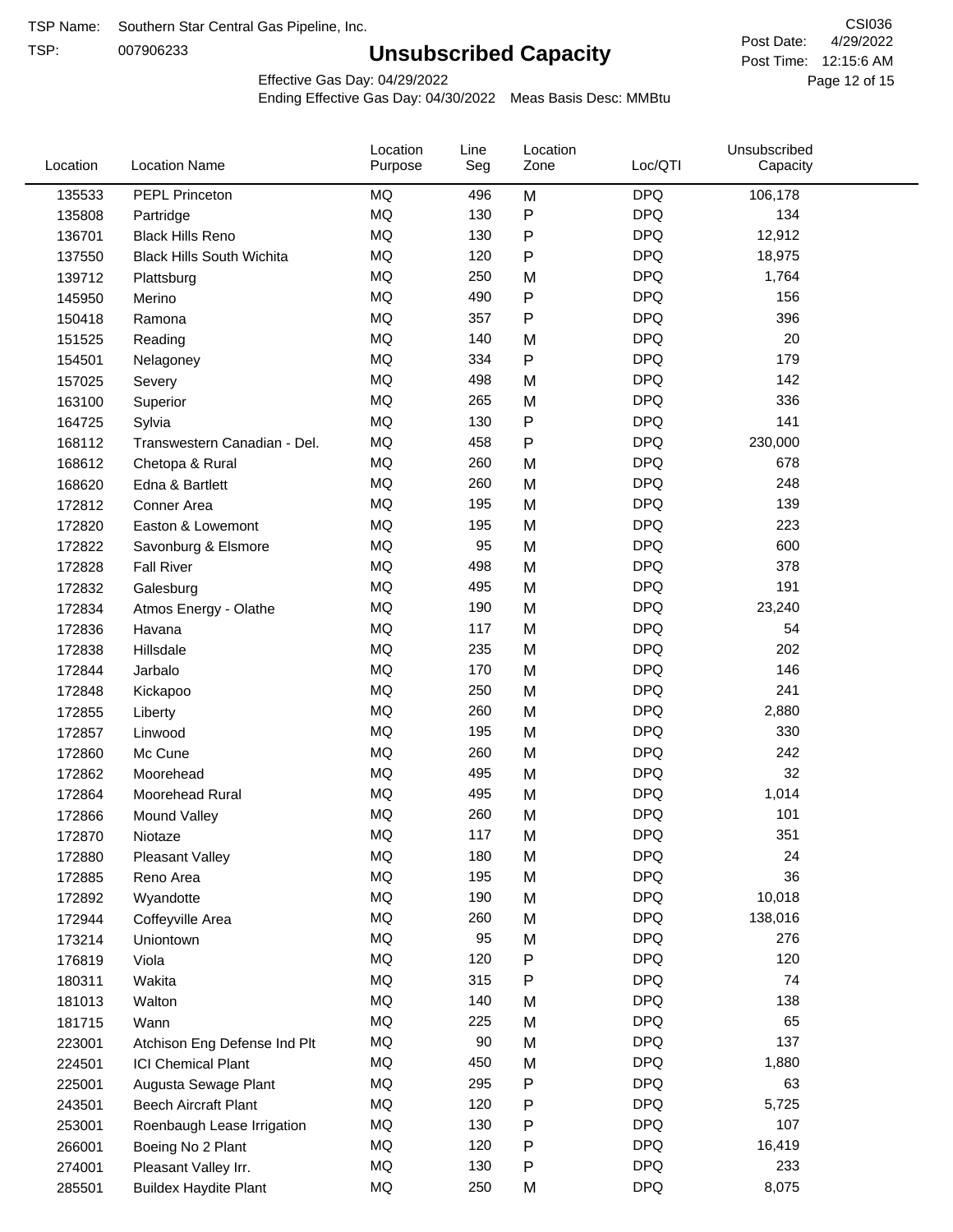TSP:

# **Unsubscribed Capacity**

4/29/2022 Page 13 of 15 Post Time: 12:15:6 AM CSI036 Post Date:

Effective Gas Day: 04/29/2022

| Location | <b>Location Name</b>             | Location<br>Purpose | Line<br>Seg | Location<br>Zone | Loc/QTI    | Unsubscribed<br>Capacity |  |
|----------|----------------------------------|---------------------|-------------|------------------|------------|--------------------------|--|
| 290301   | So Ks & Ok Rr Depot Store &      | MQ                  | 177         | M                | <b>DPQ</b> | 2                        |  |
| 297501   | Cargill Salt                     | MQ                  | 315         | P                | <b>DPQ</b> | 639                      |  |
| 298001   | Carlson Prodts Mfg Plant         | MQ                  | 120         | Ρ                | <b>DPQ</b> | 185                      |  |
| 303701   | Central Plain Feedyard           | <b>MQ</b>           | 315         | Ρ                | <b>DPQ</b> | 151                      |  |
| 310001   | Church SW Irrigation             | MQ                  | 130         | Ρ                | <b>DPQ</b> | 60                       |  |
| 329401   | Phillips 66 Ponca City Refinery  | MQ                  | 335         | Ρ                | <b>DPQ</b> | 10,000                   |  |
| 332501   | Lawrence Plt Atmos               | MQ                  | 195         | M                | <b>DPQ</b> | 64,427                   |  |
| 334101   | Copeland RE Irrigation           | <b>MQ</b>           | 130         | P                | <b>DPQ</b> | 60                       |  |
| 354001   | Derstein Irrigation              | MQ                  | 130         | Ρ                | <b>DPQ</b> | 60                       |  |
| 355001   | Detrixhe S Irrigation            | MQ                  | 458         | Ρ                | <b>DPQ</b> | 66                       |  |
| 363001   | Wilroads Irrigation              | MQ                  | 130         | Ρ                | <b>DPQ</b> | 534                      |  |
| 378501   | <b>Empire Riverton</b>           | MQ                  | 260         | M                | <b>DPQ</b> | 32,727                   |  |
| 378502   | <b>Empire Energy Center</b>      | MQ                  | 455         | M                | <b>DPQ</b> | 99,068                   |  |
| 378503   | <b>Empire Stateline South</b>    | MQ                  | 260         | M                | <b>DPQ</b> | 35,000                   |  |
| 378504   | <b>Empire Stateline North</b>    | MQ                  | 260         | M                | <b>DPQ</b> | 61,589                   |  |
| 383501   | <b>FMC Chemical Plant</b>        | MQ                  | 195         | M                | <b>DPQ</b> | 4,709                    |  |
| 385001   | Farley Machine Shop              | MQ                  | 45          | P                | <b>DPQ</b> | 61                       |  |
| 387001   | PCS Phosphate                    | MQ                  | 260         | M                | <b>DPQ</b> | 1,255                    |  |
| 388001   | Dodge City Plt Koch Nitrogen     | MQ                  | 130         | Ρ                | <b>DPQ</b> | 53,235                   |  |
| 411501   | <b>Gaines FD Burkett Lease</b>   | MQ                  | 140         | M                | <b>DPQ</b> | 262                      |  |
| 428601   | Glacier Mckee-Miller-Thrall-Ma   | MQ                  | 140         | M                | <b>DPQ</b> | 126                      |  |
| 433001   | Goodyear Topeka Tire Plant       | MQ                  | 180         | M                | <b>DPQ</b> | 5,724                    |  |
| 435501   | <b>Gospel Church Building</b>    | MQ                  | 195         | M                | <b>DPQ</b> | 2                        |  |
| 441300   | Kansas Hugoton                   | 7S                  | 130         | Ρ                | SGQ        | 54,555                   |  |
| 442350   | Sedalia @ Ottawa                 | 7S                  | 235         | M                | SGQ        | 904                      |  |
| 442351   | Little Mo                        | 7S                  | 235         | M                | SGQ        | 0                        |  |
| 443150   | <b>Straight Blackwell</b>        | 7S                  | 315         | Ρ                | SGQ        | 0                        |  |
| 443151   | Waynoka Lateral                  | 7S                  | 315         | Ρ                | SGQ        | 102,337                  |  |
| 443152   | Straight Blackwell @ Beaver      | 7S                  | 315         | Ρ                | SGQ        | 47,725                   |  |
| 443800   | <b>Edmond Blackwell</b>          | 7S                  | 380         | Ρ                | SGQ        | 839                      |  |
| 443851   | <b>LS385 Delivery Constraint</b> | 7S                  | 385         | Ρ                | SGQ        | 134,541                  |  |
| 444001   | West Edmond                      | 7S                  | 400         | Ρ                | SGQ        | 2,440                    |  |
| 444003   | South Maysville Delivery         | 7S                  | 400         | Ρ                | SGQ        | 105,412                  |  |
| 444550   | Saginaw CS Area Deliveries       | $7\mathrm{S}$       | 455         | M                | SGQ        | 71,239                   |  |
| 444580   | Canadian Blackwell               | 7S                  | 458         | Ρ                | SGQ        | 0                        |  |
| 444581   | Canadian Blackwell @             | 7S                  | 458         | Ρ                | SGQ        | 118,611                  |  |
| 444582   | Canadian Blackwell @ Mutual      | 7S                  | 458         | Ρ                | SGQ        | 0                        |  |
| 444901   | Rawlins Hesston Delivery         | 7S                  | 490         | Ρ                | SGQ        | 121,424                  |  |
| 444902   | <b>Riner Delivery</b>            | 7S                  | 490         | Ρ                | SGQ        | 184,693                  |  |
| 445538   | Montezuma CS                     | MV                  | 130         | Ρ                | <b>MLQ</b> | 56,201                   |  |
| 445569   | <b>Riner CS</b>                  | MV                  | 490         | Ρ                | <b>MLQ</b> | 1,000                    |  |
| 445577   | Levant CS                        | MV                  | 490         | P                | <b>MLQ</b> | 1,384                    |  |
| 449003   | Edmond CS w/o OK                 | MV                  | 400         | Ρ                | <b>MLQ</b> | 1,763                    |  |
| 462001   | <b>Heartland Cement Plant</b>    | MQ                  | 495         | M                | <b>DPQ</b> | 1,046                    |  |
| 465001   | Herzog Cont                      | MQ                  | 250         | M                | <b>DPQ</b> | 3,000                    |  |
| 495501   | Kanopolis Salt Plt Independent   | MQ                  | 265         | M                | <b>DPQ</b> | 61                       |  |
| 519501   | Richie/Ripley                    | MQ                  | 120         | Ρ                | <b>DPQ</b> | 448                      |  |
| 522502   | Lawrence Power Plt               | MQ                  | 180         | M                | <b>DPQ</b> | 138,069                  |  |
| 526001   | Ks Pen Boiler                    | MQ                  | 195         | M                | <b>DPQ</b> | 805                      |  |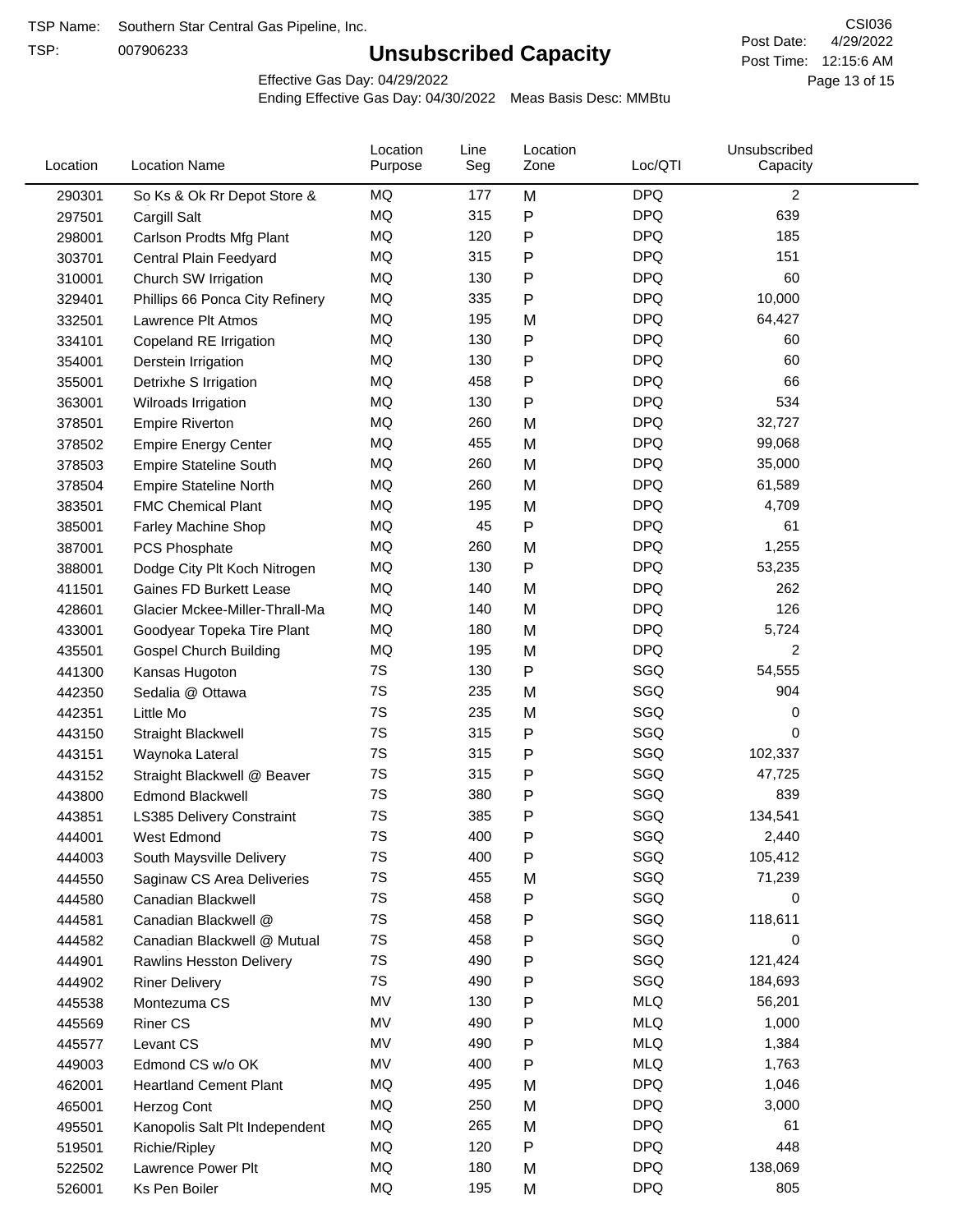TSP:

# **Unsubscribed Capacity**

4/29/2022 Page 14 of 15 Post Time: 12:15:6 AM CSI036 Post Date:

Effective Gas Day: 04/29/2022

| Location | <b>Location Name</b>                     | Location<br>Purpose | Line<br>Seg | Location<br>Zone | Loc/QTI    | Unsubscribed<br>Capacity |  |
|----------|------------------------------------------|---------------------|-------------|------------------|------------|--------------------------|--|
| 526201   | Ks Pen Kitchen                           | MQ                  | 195         | M                | <b>DPQ</b> | 626                      |  |
| 527502   | <b>Black Hills- Lawrence Service</b>     | MQ                  | 195         | M                | <b>DPQ</b> | 46                       |  |
| 527701   | <b>Black Hills- Matfield Green</b>       | <b>MQ</b>           | 140         | M                | <b>DPQ</b> | 61                       |  |
| 527702   | <b>Black Hills- Towanda Service</b>      | MQ                  | 300         | M                | <b>DPQ</b> | 48                       |  |
| 527704   | <b>Black Hills-Wellington</b>            | MQ                  | 333         | Ρ                | <b>DPQ</b> | 48                       |  |
| 527705   | <b>Black Hills- Belle Plaine Service</b> | MQ                  | 333         | Ρ                | <b>DPQ</b> | 84                       |  |
| 527706   | Black Hills- S Wichita                   | MQ                  | 120         | Ρ                | <b>DPQ</b> | 5                        |  |
| 541001   | L&S Beckerview, Inc                      | MQ                  | 90          | M                | <b>DPQ</b> | 137                      |  |
| 544101   | Knight Feedlot                           | MQ                  | 265         | M                | <b>DPQ</b> | 138                      |  |
| 545801   | Jayhawk Chemical Plant                   | MQ                  | 260         | M                | <b>DPQ</b> | 2,313                    |  |
| 560001   | Leavenworth Co Shop Heating              | MQ                  | 195         | M                | <b>DPQ</b> | 10                       |  |
| 571001   | <b>Bunge Milling Grain Dryer</b>         | MQ                  | 90          | M                | <b>DPQ</b> | 2,354                    |  |
| 588701   | Lyons Wtr Pump Station                   | <b>MQ</b>           | 45          | P                | <b>DPQ</b> | 61                       |  |
| 592501   | <b>MEC Machine Shop</b>                  | MQ                  | 177         | M                | <b>DPQ</b> | 186                      |  |
| 620001   | Langdon Pump Station                     | MQ                  | 130         | Ρ                | <b>DPQ</b> | 1,000                    |  |
| 630204   | Ralph Green Powerplant                   | MQ                  | 235         | M                | <b>DPQ</b> | 19,500                   |  |
| 633001   | Mo State School Higginsville             | MQ                  | 425         | M                | <b>DPQ</b> | 164                      |  |
| 640001   | Monarch Humboldt Cem Plt                 | MQ                  | 495         | M                | <b>DPQ</b> | 8,127                    |  |
| 654101   | Mull Farms Irrigation                    | MQ                  | 130         | Ρ                | <b>DPQ</b> | 186                      |  |
| 707001   | Oxford Alfala Dehy Plant                 | MQ                  | 333         | Ρ                | <b>DPQ</b> | 647                      |  |
| 709501   | <b>ONEOK Hutchinson Frac Plt</b>         | MQ                  | 130         | Ρ                | <b>DPQ</b> | 11,186                   |  |
| 719001   | Petrolite Wax Refinery                   | <b>MQ</b>           | 357         | Ρ                | <b>DPQ</b> | 4,930                    |  |
| 720001   | Woolaroc Lodge Phillips F                | MQ                  | 357         | Ρ                | <b>DPQ</b> | 168                      |  |
| 725001   | Harrisonville Prod Phillips Pp           | MQ                  | 235         | M                | <b>DPQ</b> | 1,414                    |  |
| 725602   | Wichita Pump Sta Phillips Ppl            | MQ                  | 120         | Ρ                | <b>DPQ</b> | 641                      |  |
| 731001   | Pines Int'l Dehy Plant                   | MQ                  | 195         | M                | <b>DPQ</b> | 273                      |  |
| 739001   | Danny D. & Susan J. Post                 | MQ                  | 130         | P                | <b>DPQ</b> | 60                       |  |
| 753501   | Quivira Country Club House               | MQ                  | 190         | M                | <b>DPQ</b> | 121                      |  |
| 753701   | <b>ONEOK Medford</b>                     | MQ                  | 458         | P                | <b>DPQ</b> | 44,700                   |  |
| 813001   | Wineteer School 260                      | MQ                  | 295         | Ρ                | <b>DPQ</b> | 203                      |  |
| 813401   | Grant School 497                         | MQ                  | 195         | M                | <b>DPQ</b> | 45                       |  |
| 815401   | Minneha Grade School 259                 | MQ                  | 120         | Ρ                | <b>DPQ</b> | 185                      |  |
| 846001   | Smith D Irrigation                       | ΜQ                  | 265         | M                | <b>DPQ</b> | 61                       |  |
| 850001   | Snook M Irrigation                       | MQ                  | 130         | P                | <b>DPQ</b> | 44                       |  |
| 865001   | Southwest Elect Mfg Plant                | MQ                  | 400         | Ρ                | <b>DPQ</b> | 394                      |  |
| 875001   | Stahl Spec Aluminum Alloy                | MQ                  | 235         | M                | <b>DPQ</b> | 4,936                    |  |
| 877001   | St Dept Boys Indust School               | MQ                  | 180         | M                | <b>DPQ</b> | 407                      |  |
| 910001   | <b>Total Ark City Oil Refinery</b>       | MQ                  | 333         | M                | <b>DPQ</b> | 203                      |  |
| 926501   | <b>Urschel DR Irrigation</b>             | MQ                  | 458         | Ρ                | <b>DPQ</b> | 256                      |  |
| 928001   | Mcconnell Air Force Base                 | MQ                  | 295         | P                | <b>DPQ</b> | 7,803                    |  |
| 929201   | Ft. Leavenworth Army Base                | MQ                  | 250         | M                | <b>DPQ</b> | 18,888                   |  |
| 932001   | Leavenworth Penitentiary                 | MQ                  | 250         | M                | <b>DPQ</b> | 3,206                    |  |
| 934201   | Va Admin Center                          | MQ                  | 195         | M                | <b>DPQ</b> | 6,827                    |  |
| 962001   | Sunflower Electric - Judson              | MQ                  | 130         | Ρ                | <b>DPQ</b> | 70,924                   |  |
| 990001   | Yost LM Irrigation                       | MQ                  | 265         | M                | <b>DPQ</b> | 61                       |  |
| 999000   | PMI - Prod to Mkt Interface              | MQ                  | 909         | Ρ                | <b>DPQ</b> | 0                        |  |
| 999000   | PMI - Prod to Mkt Interface              | M <sub>2</sub>      | 909         | M                | <b>RPQ</b> | 0                        |  |
| 999001   | Rawlins-Hesston P/M Interface            | MQ                  | 490         | Ρ                | <b>DPQ</b> | 180,938                  |  |
| 999001   | Rawlins-Hesston P/M Interface            | M <sub>2</sub>      | 490         | Μ                | <b>RPQ</b> | 180,938                  |  |